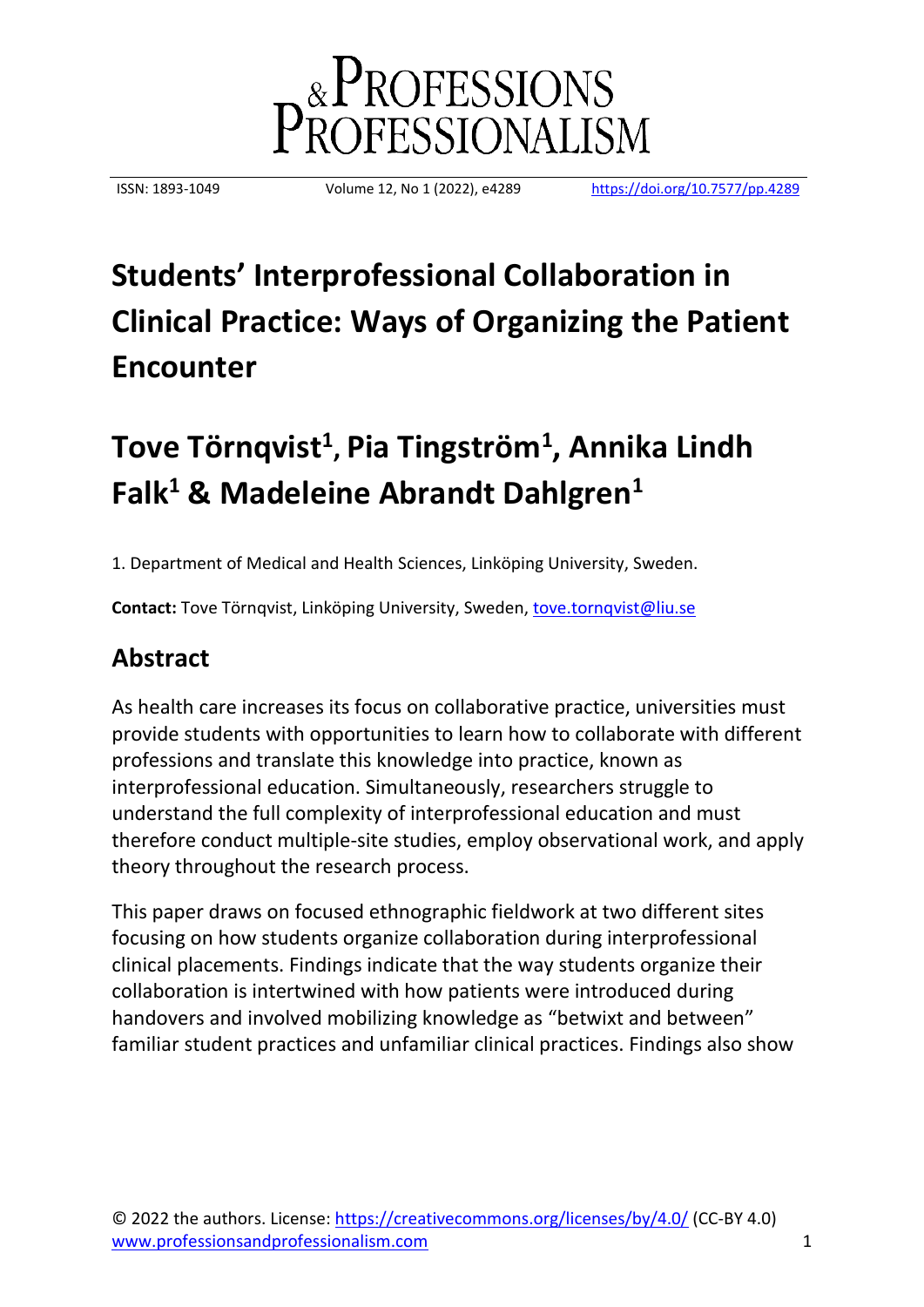how authentic situations, artifacts and spatial features supported students to mobilize collaboration.

# **Keywords**

Interprofessional education, focused ethnography, practice-theory, clinical placement

# **Introduction**

Increased demands for safety and quality, a need to balance limited resources, and making healthcare more effective all reinforce a call of change in health care, and interprofessional education (IPE) is considered as a part of the solution (Frenk et al., 2010; World Health Organization [WHO], 2010). The rationale is that learning together as health care students improves working together as health care professionals and increases their ability to *"effect change, enhance quality of care, ensure safety and optimize deployment of human resources"* (Interprofessional.Global, n.d.). Including interprofessional competence as part of professionalism in health care has therefore been stressed and several competencyframeworks for interprofessional collaboration in health care practice have been developed (Rogers et al., 2017). In general, interprofessional competence concern knowledge about roles, teamwork, ethics, and communication (Thistlethwaite et al., 2014).

Drawing on ideas by Reeves (2010), Xyrichis (2020) detect interprofessional research reaching maturity.

As a scientific field, interprofessional research has advanced and scientific knowledge is successively gained across several areas of interests. However, current knowledge on IPE shows a diverse picture. For instance, reviews by Abu-Rish et al. (2012) and Fox et al. (2018) conclude there is a heterogeneous range of IPE-activities included in interprofessional research. Combined with a lack of detail when describing IPE-activities, educational approaches and outcome measures, it is difficult to compare between programs and get an understanding of how to arrange IPE so students learn what they need.

Further, research focused specifically on IPE in clinical practice, such as interprofessional training wards (IPTW) (see Lindh Falk, Hult, Hammar, Hopwood, & Abrandt Dahlgren 2013; Wahlström, Sandén, & Hammar 1997) is dominated by student self-report studies. Results indicate increased abilities regarding teamwork, communication and understanding of client-centered care (Brewer & Stewart-Wynne, 2013; Morphet et al., 2014). Students also report a positive change in their knowledge of, trust in and attitudes towards each other (Hallin & Kiessling, 2016; Naumann et al., 2021). Thus, previous research has mostly focused on attitudes and perceptions, showing that students seem to appreciate opportunities for IPE in their programs. Research on how IPE is enacted in practice is, however, less common. One example is Bivall, Lindh Falk, & Gustavsson (2021) who examined interprofessional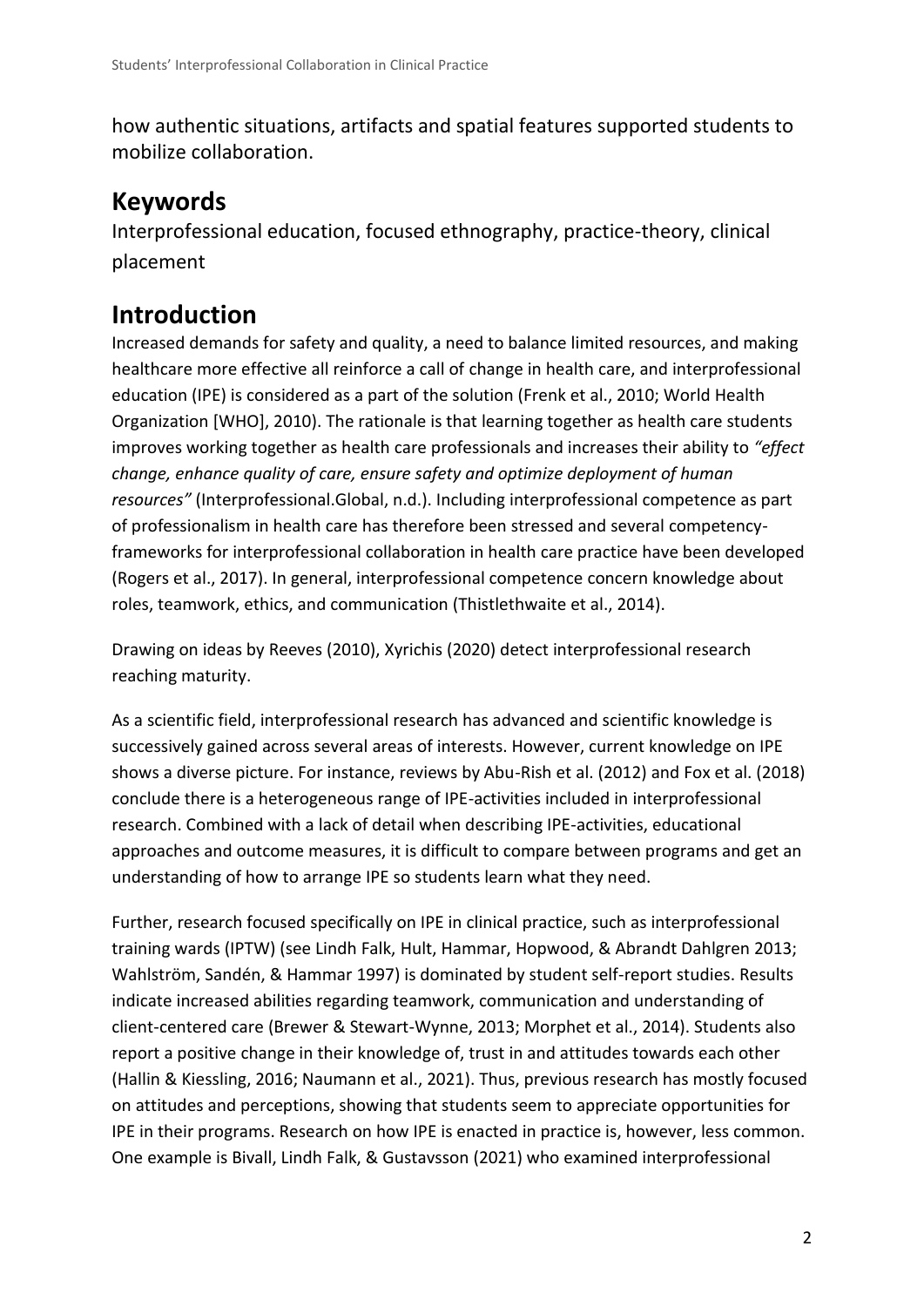learning in the workplace showing that boundary objects served as prerequisites for negotiating and coordinating collaborative work. Another is Gudmundsen, Norbye, Abrandt Dahlgren, & Obstfelder (2019) who showed that students took on collaboration when they were given the responsibility and opportunity to do so. They did so with focus on sharing professional perspectives, doing collective assessment, and making joint decisions. Still, more research needs to focus on practice through observational work, the translation of IPE-activities to collaborative behaviour, and broaden the empirical interpretations through multiple-site studies.

### *Purpose and aim*

The overarching purpose of this study is to explore how interprofessional collaboration and learning practices emerge in health care settings designed to enable students' interprofessional learning during clinical placements. More specifically the research question is: How do students organize their collaborative work in interprofessional student teams, and how do emerging elements interact? To exemplify how collaboration is enacted we chose to analyze handover situations as these are arranged to trigger interprofessional collaboration.

# **Theoretical framework**

Designing and organizing IPE within health care is challenging in many ways. From an educational perspective, it is well known that *the intended curriculum*, i.e., what educational authorities formulate as learning objectives, will play out differently depending on how these objectives are embodied in teaching, *the implemented curriculum*. And subsequently what students learn, *the attained curriculum* (McKnight, 1979). Over the years there has also been a shift in considering learning as a process situated in practice rather than a process of mind (Lave, 2009). Which in turn relates to organization theory and how organizing is seen as an unfolding process where actors collectively do activities in a relatively ordered manner (Czarniawska, 2010; Hopwood & Jensen, 2019). Hence, there is a need to investigate how the processes of IPE are enacted and organized in practice to understand the impact of curricula and how it supports students to translate IPE into collaborative behavior.

Gherardi, Jensen, & Nerland (2017) suggest that the metaphor of "shadow organizing" can be used for exploring the dynamics of organizing as an ongoing process, i.e. the emerging *"effect of multiple elements that intra-act with each other, always affected or affecting each other in an interdependent relationship"* (p. 3). Drawing on Barad (2007), they define intra-activity as the relationship between elements, human and more-than-human, that do not have clear or distinctive boundaries. The "shadow" in shadow organizing refers to the symbolic meaning of taking place "betwixt and between" practices, i.e., beyond the surface of the organization (Gherardi et al., 2017). By using the metaphor of shadow organizing one can understand how parallel processes going on in the same practice are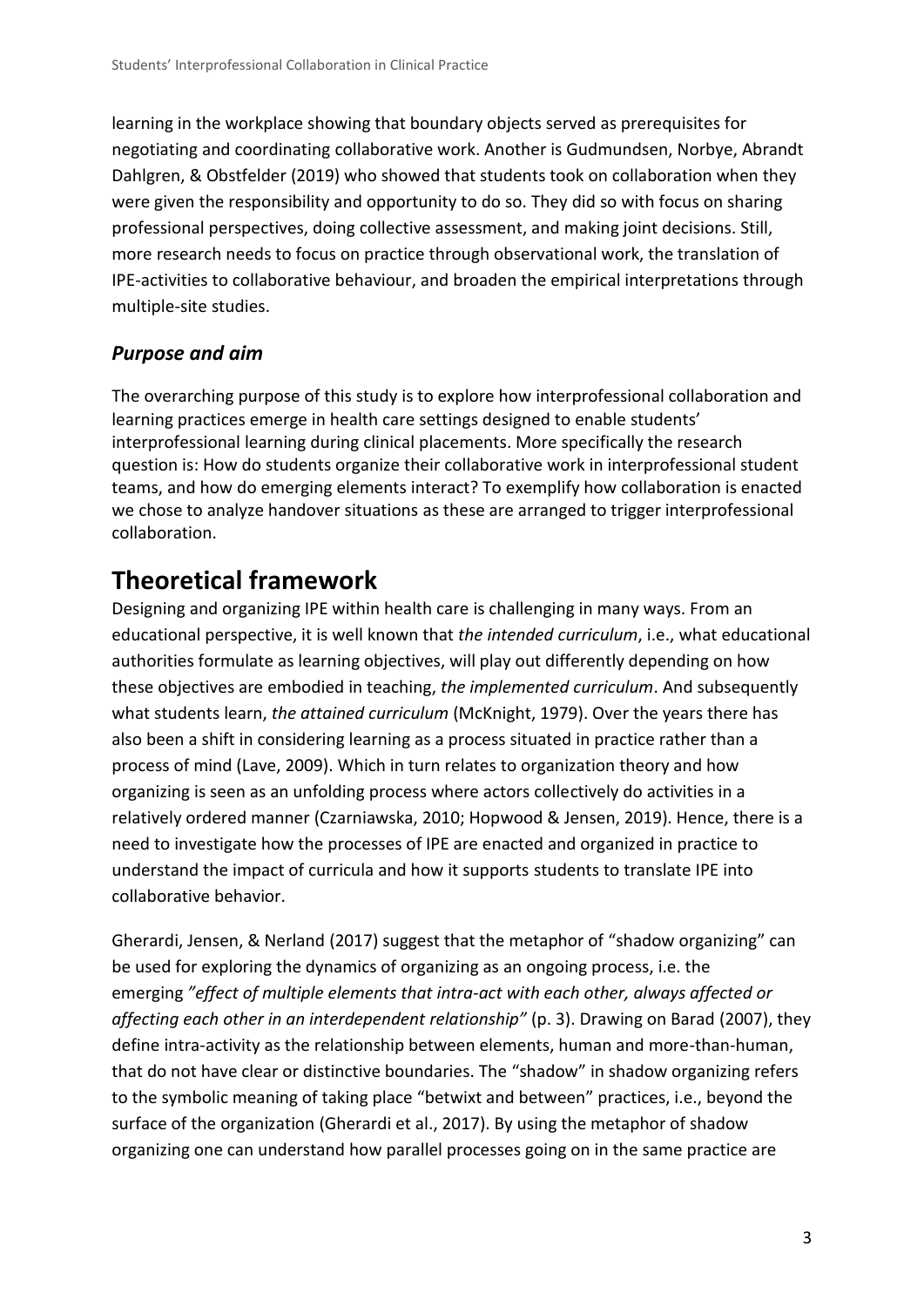intertwined, and how new arrangements or ways of working can be integrated without interfering what is valuable in already existing practices (Hopwood & Jensen, 2019).

When the concept of "shadow organizing" is applied in this study, it implies that objectives of a formal interprofessional curriculum should not be taken for granted. Students' collaborative learning processes will be enacted beyond the surface of the intended curriculum and will shape how IPE is enacted in practice. Hence, professional learning and knowing-in-practice are seen as embedded in practice. A practice-oriented perspective of health care views collaboration in practice as being embodied, relational and intertwined with ethical reasoning and materiality (Schatzki, 2012).

# **Method**

### *Study design*

A focused ethnographic approach inspired by Higginbottom, Pillay, & Boadu (2013) was applied. Ethnography has been suggested as being particularly suitable for studying and understanding the practices of interprofessional learning and collaboration (Reeves, Boet, Zierler, & Kitto 2015). The focused approach, commonly used within medical ethnography, enables strategic and pragmatic decisions regarding situations to observe as well as length of field work. The decisions are based on prior research results and knowledge, practicalities in the studied context, or theoretical framework (Higginbottom et al., 2013). This study is based on field studies comprising participant observation of, and informal interviews with, students in clinical placement practice specially organized to promote students' interprofessional collaboration and learning.

### *Settings*

The study involves two health care settings, *The Health Center (HC)* and *The Interprofessional Training Ward (IPTW)*, where students from different health care educations come together for IPE in form of interprofessional clinical placements. IPE from differently organized sites enable contrasting results, which may be helpful for understanding each site separately as well as identifying features that apply across sites.

At both sites, patients constitute authentic scenarios for students to learn with, from and about each other. After handovers, student teams are requested to plan and execute relevant examinations, suggest interventions, and support the patients in daily care. Throughout the interprofessional clinical placements students are encouraged to reflect on their actions and collaboration. These activities are displayed in a schedule provided to the students during the introduction.

In line with focused ethnography, the sites were pragmatically chosen based on established research collaboration between two Scandinavian universities. See table 1 for an overview of the sites.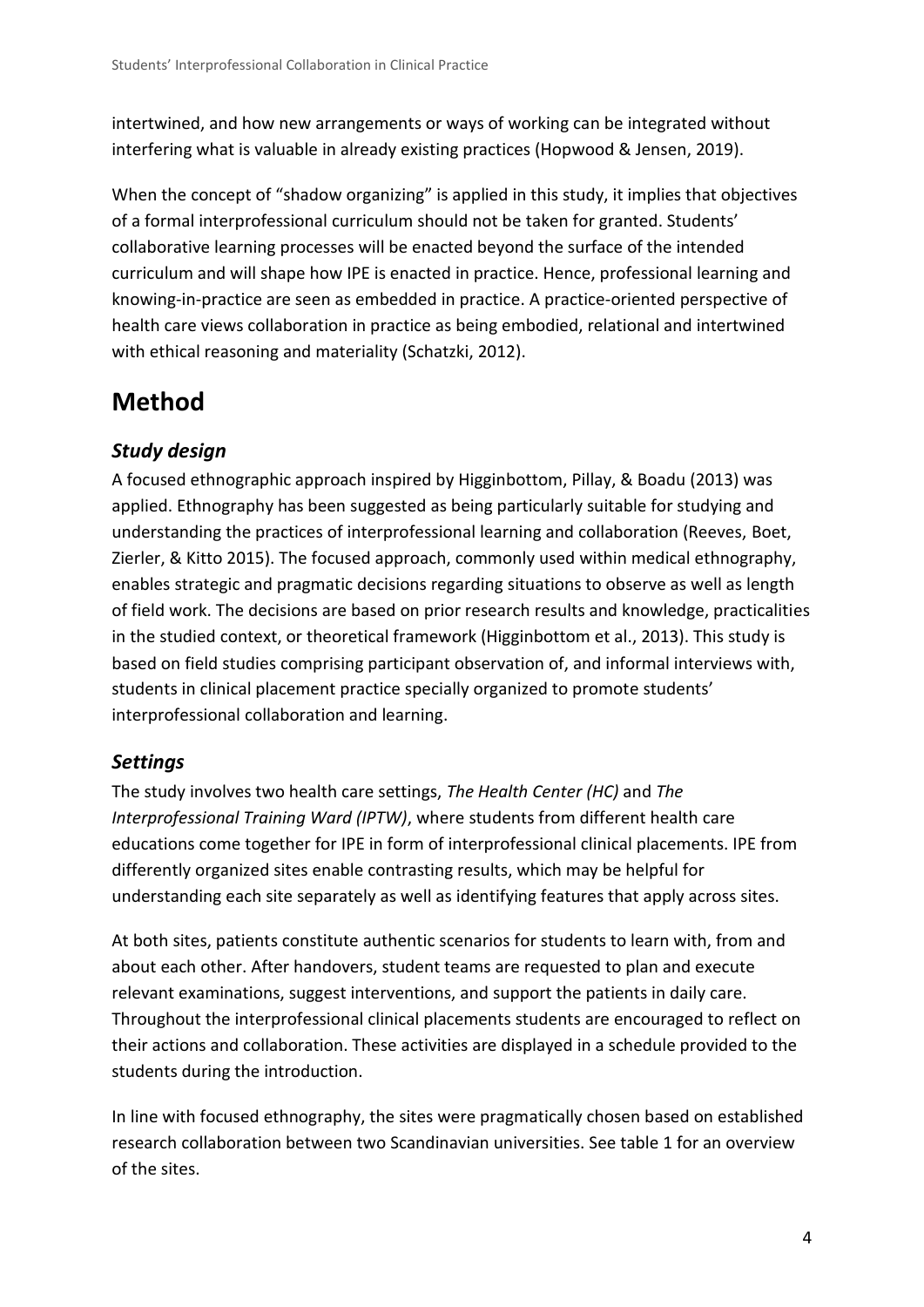Students' Interprofessional Collaboration in Clinical Practice

| Site                   |                           | Health Center, Norway            |                   | Interprofessional Training Ward, Sweden        |                   |
|------------------------|---------------------------|----------------------------------|-------------------|------------------------------------------------|-------------------|
| <b>Students</b>        |                           | n                                |                   | $\sqrt{n}$                                     |                   |
|                        | Male                      | 4                                |                   | 4                                              |                   |
|                        | Female                    | 7                                |                   | 5                                              |                   |
| Programme              |                           | n                                | Semester (out of) | n                                              | Semester (out of) |
|                        | Dentistry (Den)           | 2                                | 9(10)             |                                                |                   |
|                        | Medicine (Med)            | 3                                | 11(12)            | 3                                              | 9(11)             |
|                        | Nursing (Nur)             | 3                                | 5(6)              | 4                                              | 6(6)              |
|                        | Occupational therapy (OT) | 1                                | 5(6)              |                                                | 6(6)              |
|                        | Pharmacy (Pha)            | $\overline{2}$                   | 9(10)             |                                                |                   |
|                        | Physiotherapy (Phy)       |                                  |                   |                                                | 6(6)              |
| Team 1                 |                           | 1 Den, 2 Med, 1 Nur, 1 OT, 1 Pha |                   | 2 Med, 2 Nur, 1 Phy, 1 OT during morning shift |                   |
| Team 2                 |                           | 1 Den, 1 Med, 2 Nur, 1 Pha       |                   | 1 Med, 2 Nur, 1 OT during morning shift        |                   |
| <b>Patients</b>        |                           | $\overline{2}$                   |                   | 6                                              |                   |
| <b>Work hours</b>      |                           | 8.00-15.00                       |                   | Morning shift: 6.45-15.30                      |                   |
|                        |                           |                                  |                   | Afternoon shift: 13.00-21.30                   |                   |
| <b>Duration of IPE</b> |                           | 2 days                           |                   | 2 weeks                                        |                   |
| <b>Supervisors</b>     |                           | 2 team supervisors               |                   | 2 team supervisors                             |                   |
|                        |                           |                                  |                   | 4 profession specific supervisors              |                   |
| <b>Field observers</b> |                           | ALF, TT                          |                   | PT                                             |                   |
|                        |                           |                                  |                   |                                                |                   |

*Table 1.* Site overview

*The Health Centre (HC)* is a recently started community-based and interprofessional health unit in Norway. It focuses on an advanced form of medical care and rehabilitation, such as geriatric, palliative, and psychiatric care, in between hospital-based and home-based care.

Students from different programs scheduled to do clinical placements at the *HC* come together during two days of IPE. This interprofessional clinical placement is not part of an IPE-curriculum, however, the students had prior experience of IPE as they began their first semester with an interprofessional course. Students were prepared through an introduction the first morning.

Students form teams responsible for one geriatric patient per team and work during the morning shift, while regular care staff take over during evenings and night shifts. Designated team rooms for the students are located outside the ward. These team rooms are equipped with a computer, a projector, and a table. Students also have access to the nursing station at the ward.

The interprofessional activities are planned in cooperation between university teachers and personnel at the *HC*. Specially assigned employees oversee student activities, including introducing assignments and supervising. The supervisors have training in interprofessional supervision.

*The Interprofessional Training Ward (IPTW)* is a hospital-based geriatric ward in Sweden. The concept of IPTWs was first established 25 years ago as part of an interprofessional and problem-based learning (PBL) curriculum (Wahlström et al., 1997). Students from different programs come together for two weeks of interprofessional clinical placement. All students had prior experience of IPE as the *IPTW* is the third and final module of their IPE-curriculum. Students were prepared through a full day introduction the first day.

Student teams alter between morning and evening shifts, taking care of six to eight patients. During nights and weekends regular staff take over. A wing of the geriatric ward is dedicated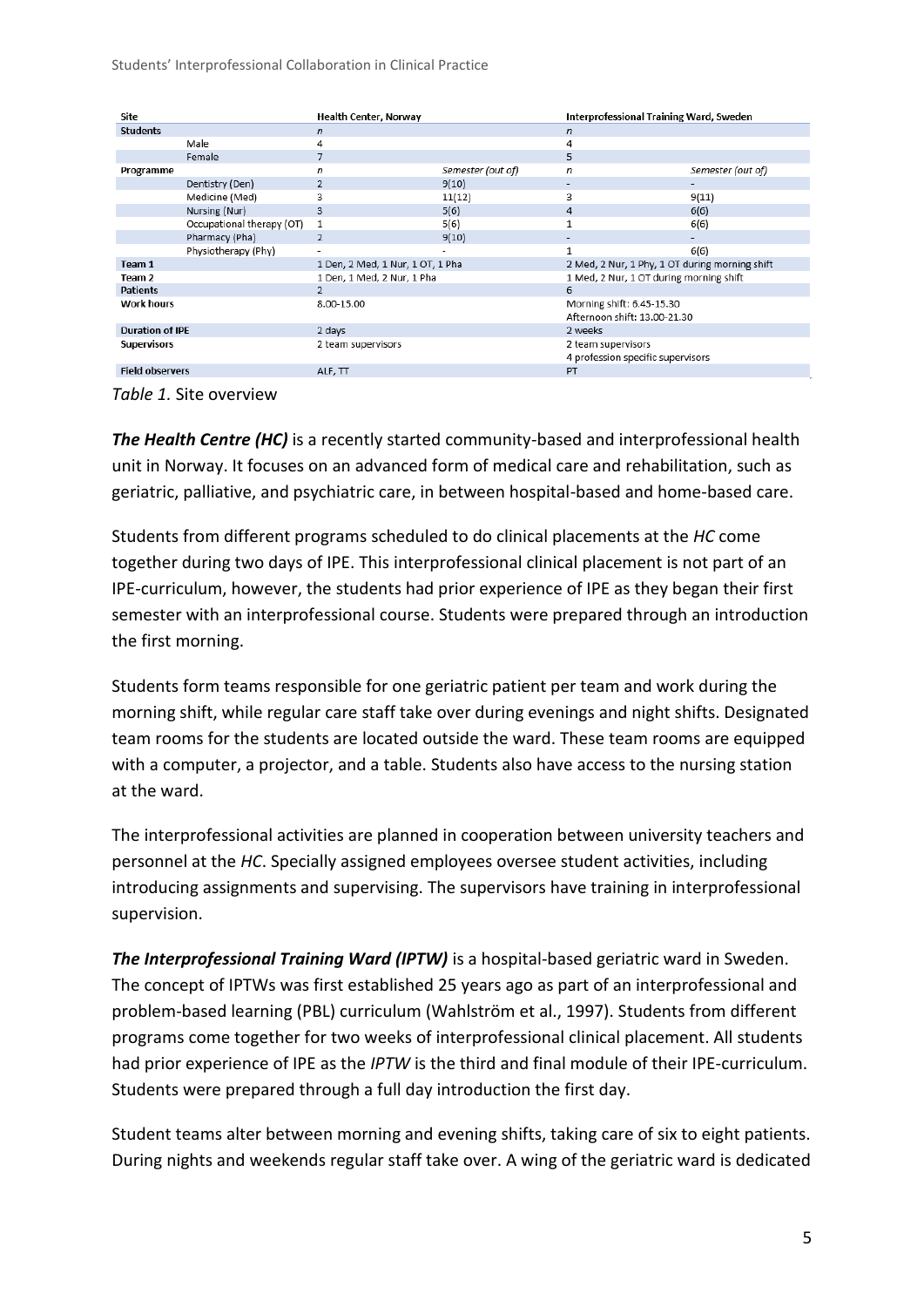to the *IPTW*, including a student team room. The room is equipped with workstations holding computers, a table, whiteboard, medical equipment, and routine documents.

Designated supervisors are present during the shifts, available for students when needed. The structure of the *IPTW* is planned in cooperation with university teachers and health care staff at the ward.

### *Data collection Access to the field*

Access was gained through establishing contact with student coordinators at the clinics, then the Head of the care unit at both sites approved the study. Concerning the *HC*, ALF, MAD, and TT visited the site six months ahead of data collection to plan and organize observations. The *IPTW* is familiar to the researchers as part of the regular IPE-curriculum at their home university. PT and TT joined regular meetings with staff prior to the study to inform and discuss the research project. The student coordinators then supported communications between researchers, unit managers, students, supervisors, and patients.

### *Recruitment of participants*

Suitable time periods for the field work were chosen in agreement with each site. At the *HC*, the IPE was conducted for two days, recurring four times during the semester. At the *IPTW*, the two-week IPE-periods followed each other over 14 weeks consecutively. Students at both sites were first informed about the study via e-mail then verbally at the start of the observations.

For both sites, supervisors and other care staff were first informed about the study at the previously mentioned meetings, then at the start of the observations. Patients were informed by care staff, both by written information sheets and verbally. Each student, supervisor and patient signed an informed consent form and were told that they could withdraw their consent at any time without having to specify why or with any reprisals concerning their studies, work, or care. No one withdrew their consent.

#### *Field work*

Field work at the *HC* was carried out by ALF and TT for two weeks. During the two-day long IPE, ALF and TT observed one team each, from morning to afternoon, generating approximately 22 hours of observations with the students. PT also joined for half a day to get acquainted with the site. At the end of the IPE informal group interviews were conducted with respective teams. In addition, time was spent at the site prior and after the IPE-days to understand the full arrangement of the HC. We joined different meetings, as well as conducted informal interviews with supervisors, student coordinators, and representatives from the university.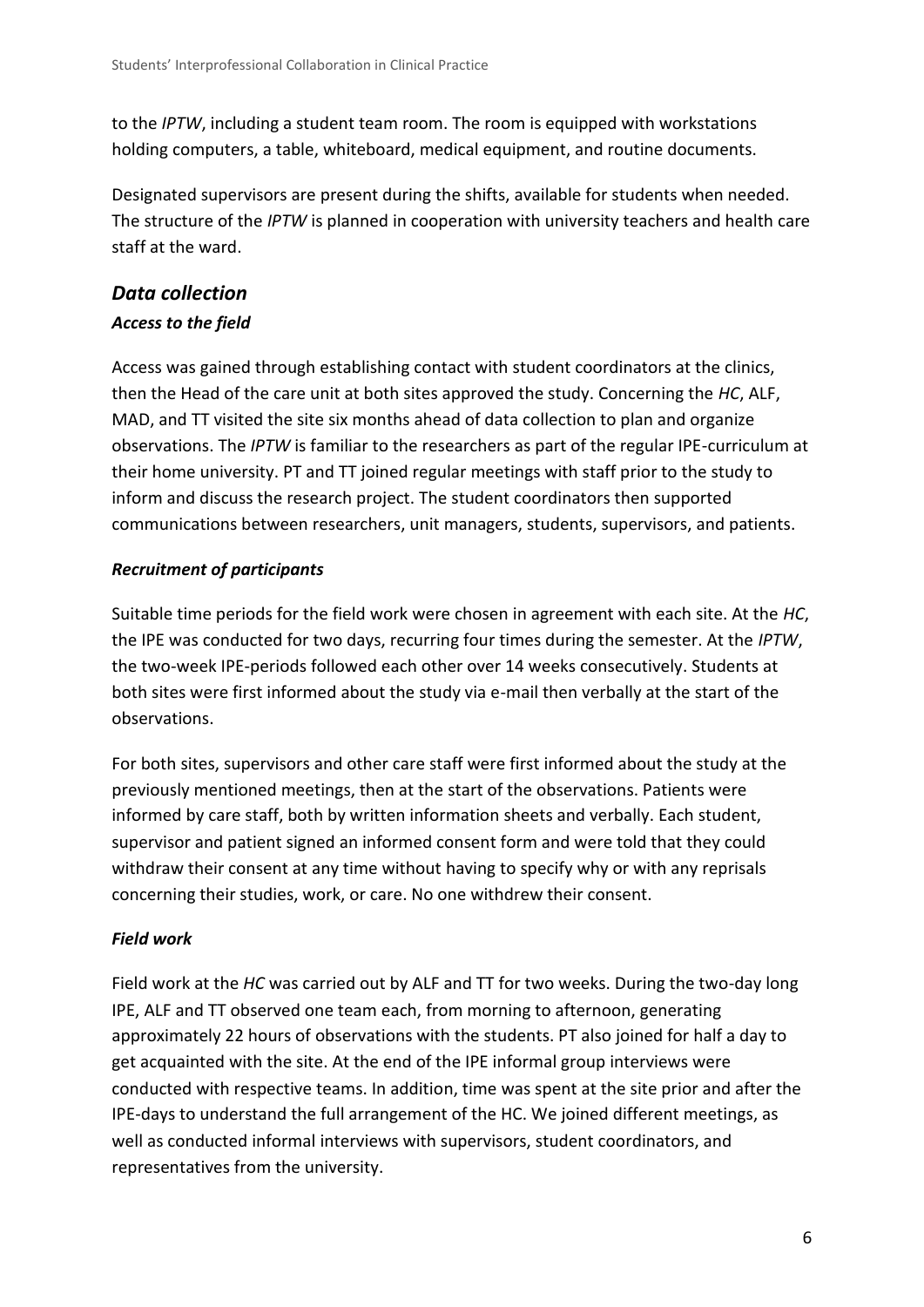Field work at the *IPTW* was carried out by PT, observing two teams for nine days. Observations took place during both morning and evening shifts. Over the nine days, approximately 39 hours of observations were conducted. Informal interviews with students were conducted throughout the period when appropriate. Observations took place at different locations, in specially allocated team rooms, at the nursing station, in corridors, patient rooms, and the dining room at the ward.

Fieldnotes were taken by hand and transcribed adjacent to the observations. To support the fieldnotes, drawings and sketches of how students, supervisors and patients sat and moved around in the rooms were included. Verbal memos were recorded to support transcribing fieldnotes. Participants were treated confidentially and are referred to in the text, for example, as nursing student 1 or occupational therapy student 2.

### *Data analysis*

The analysis is based on an iterative, cyclic, and self-reflective processes (Higginbottom et al., 2013), see figure 1 for the specific steps taken. As the field work was done by three researchers at two sites, we followed Clerke & Hopwood's (2014) suggestions for team ethnography. Data were anonymized, catalogued, coded systematically, and kept in a password protected data base.

The handover situations were chosen as they occurred multiple times throughout the two IPE clinical placements and gave us a rich set of data. They were also planned as IPEactivities to trigger interprofessional collaboration and was therefore of interest to our research question. Preliminary interpretation and theorization were initiated already during fieldwork and then during the process of transcribing and organizing data. Our iterative process meant working with data both individually and collaboratively. This way of working with data can be described as exploring immediate metaphorical thinking (Gherardi et al., 2017) which enabled us to delve deeper into the data, and from there also theorize observations (Hammersley & Atkinson, 2019; Swedberg, 2012). Fieldnotes together with informal interviews made up a rich and complex range of situations and activities possible as starting points for the analysis. When going through data we were looking for signs and expression of collaboration, e.g., how students were acknowledging each other's competence and making joint decisions.

In the following, we present the findings from each site separately using excerpts to showcase examples from our data, followed by a contrasting analysis to identify differences as well as common features across the two sites.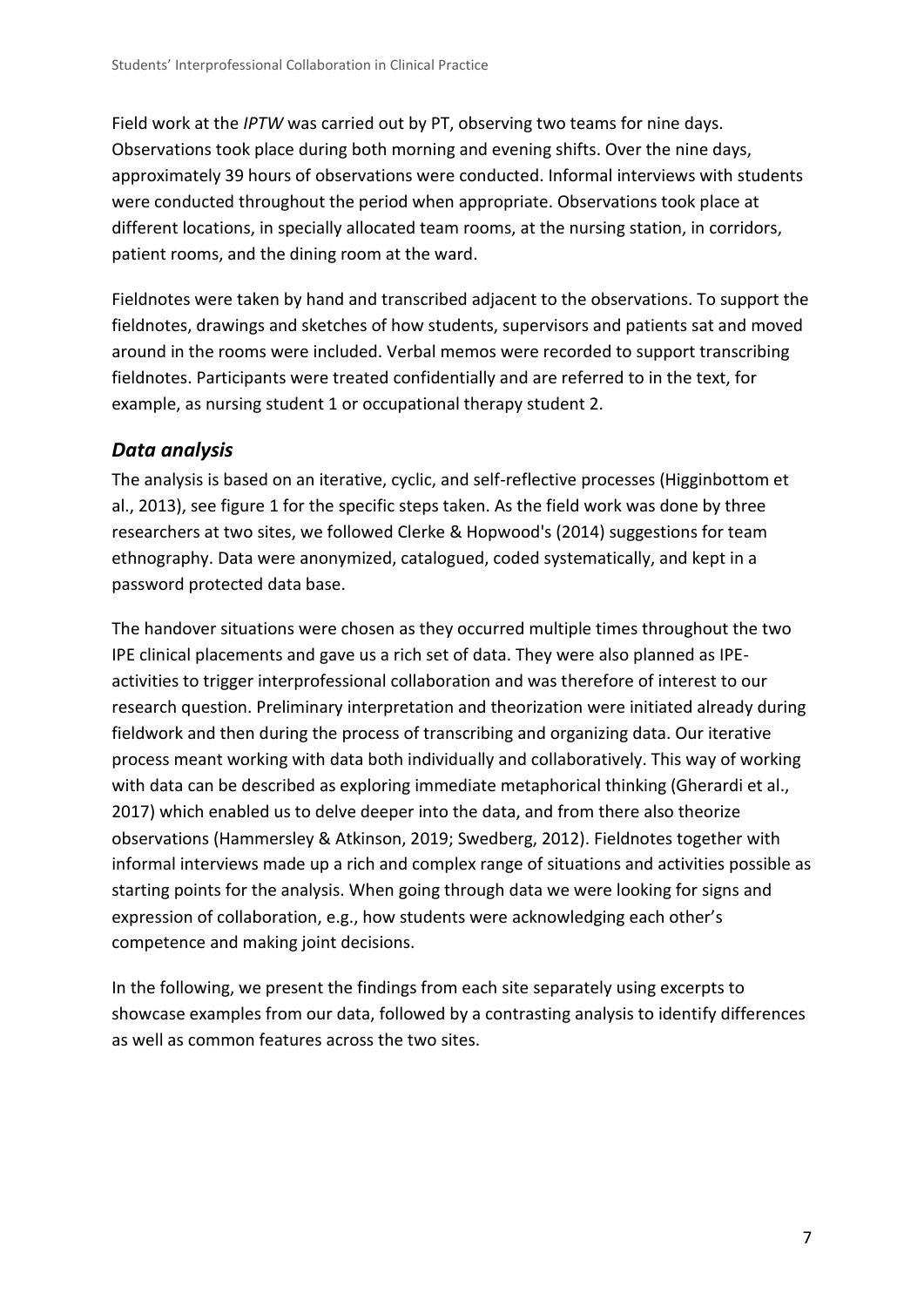

*Figure 1.* The iterative process of analysis applied in this study

### *Ethical considerations*

Ethical considerations have been given regarding both Swedish and Norwegian regulations (The Act on medical and health research, 2009; The Act concerning the Ethical Review of Research Involving Humans, 2004). In Sweden, the study has been approved by the Regional Ethics Committee in Linköping (2018/46-31). In Norway, the study did not need ethical approval according to results of a self-report to The Norwegian Centre for Research Data.

# **Findings**

Following different handovers, students at both sites started planning and preparing what to do during the shift, organizing their collaboration. However, contrasting the two sites showed that this was done differently and that students end up betwixt and between known practices from previous profession-specific clinical placement and the new and unknown interprofessional clinical placement. Contrasting also identified three features intertwined with the students' process of organizing collaboration when being betwixt and between practices: authenticity, artifacts, and spatiality.

In the following section we will present excerpts from situations at both sites exemplifying these findings. We will then elaborate on the features cutting across the sites.

### *Health Center*

At the HC, patients were handed over to the students differently throughout the two days. On the first day, when the patient was first introduced, students were given short information about the patient on a piece of paper. They then continued by preparing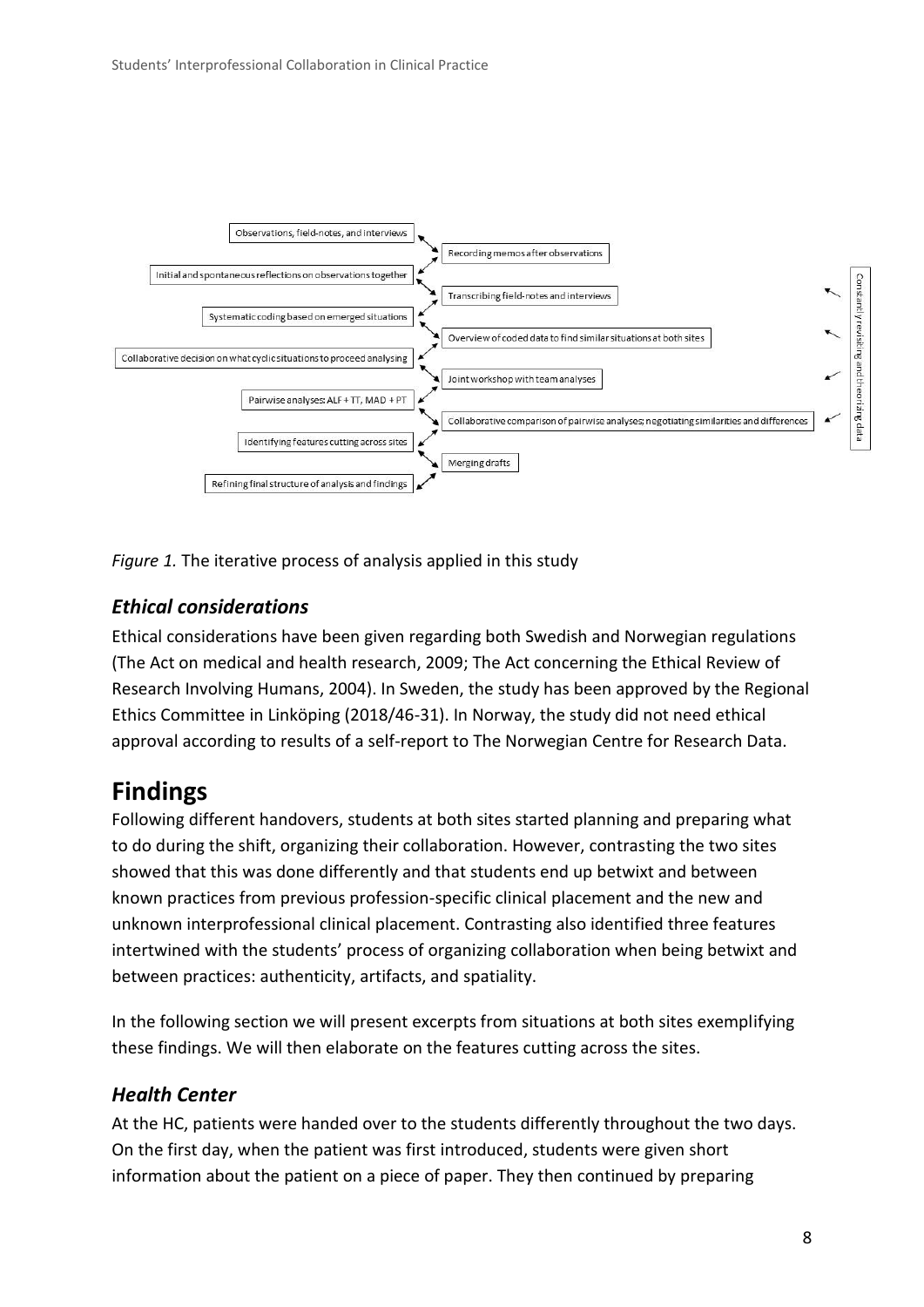collaboration in sequential turn-taking and inventorying each other's competences. The next day, when they began work the patient was handed over in a morning report at the ward. Then the students organized their work by ethically considering the patient's needs and adjusting the scheduled plan of what to do.

#### *Situation 1, Introducing the patient by handing over information on a piece of paper*

Following an introductory session in the morning, the student teams gathered after lunch to start planning their upcoming work with the assigned patient. In Team 2, they sat around a table in the allocated team room outside the ward

The supervisor started: "Now, have you seen patients together with some other professions before?". "I have", said the nursing student, "I have worked with a patient together with a physiotherapist once during a previous clinical placement." The medical students mention they have seen patients together with nursing students, which is quite common. The supervisor then picked up a small piece of paper from her pocket," This is the patient you will work with during the next couple of days". The paper provided short information regarding sex, age, and reason for admission. One of the medical students immediately asked, "Was the patient referred from a general practitioner?". The supervisor had no answer to the question, and instead said "Now you must plan what to do when meeting the patient in about an hour. The nursing student has additional knowledge about the patient, so you have that resource". The nursing student nodded and confirmed that he had been partly responsible for the patient before. The occupational therapy student then asked the others "What information do we need about the patient? Should the medical students be responsible for the assessment?" The other students started mentioning what they found important from their respective perspectives. The pharmacy student mentioned she knew what pharmaceuticals the patients had, and the dentist student said: "I probably want to look at oral health and do "some" assessments".

#### Excerpt 1, from fieldnote HCt2d1:2

The fieldnote above shows how the students received very brief information about the patient. Through meetings and interviews with the supervisors, it was understood that the approach of having brief written information representing the patient was intended to stimulate collaborative work as the students must collect more information as a team. The students then started enacting collaboration by asking the question *"What do we need?"* and inventorying what each team member would like to focus on in the process of getting more information. However, as seen in the excerpt, both the pharmacy student and the dentistry student comment, *"I probably will do some assessments".* This gives the impression of a more general understanding of what their professions could do rather than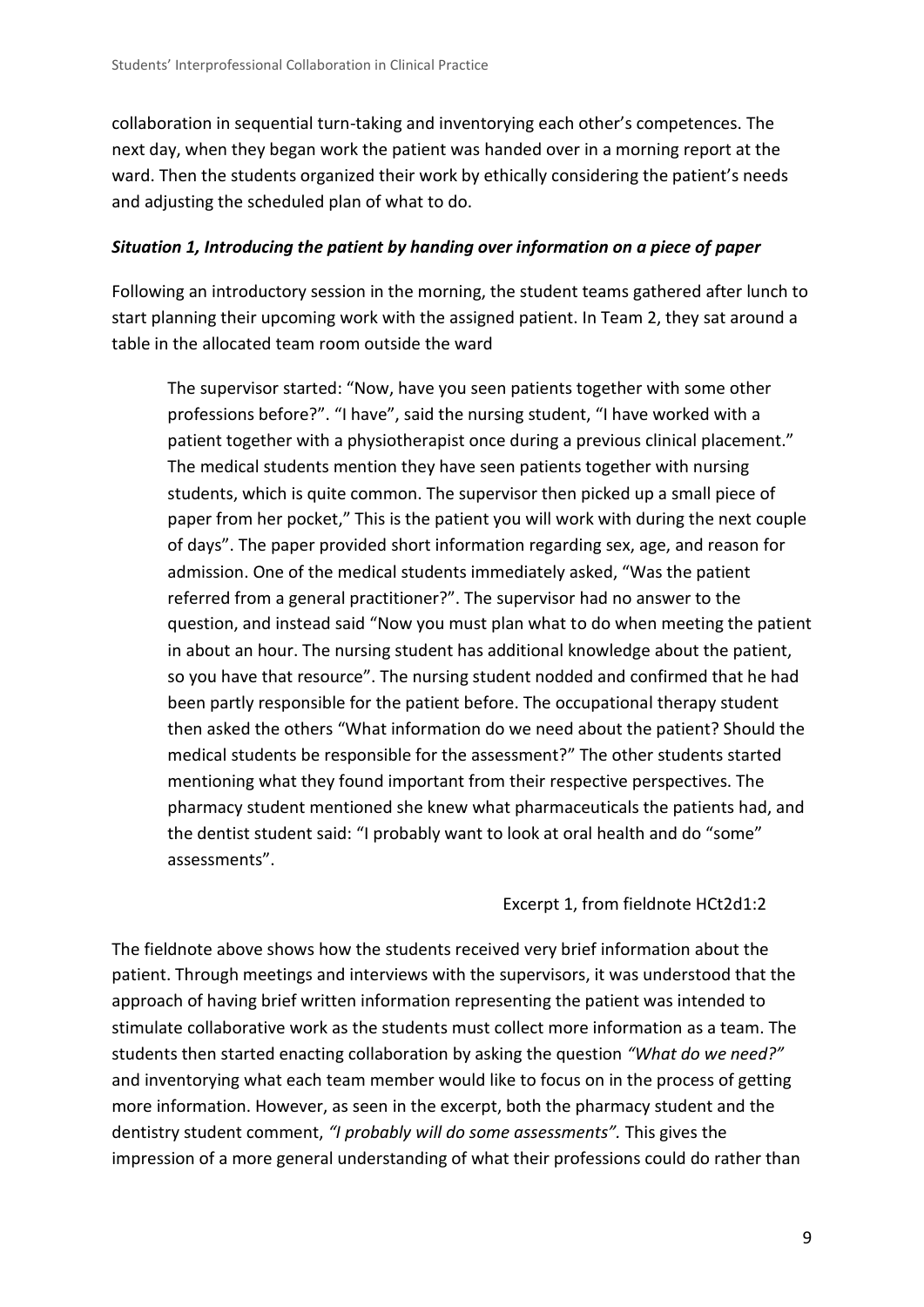being tailored to the patient in focus. By expressing their general understanding of pharmacy and dentistry, the students appeared to adopt profession-specific perspectives by being "representatives" of their profession. Also, the excerpt shows how there was a presupposition that the medical students should take the lead during the patient encounter, even though it was indicated that the nursing student had prior knowledge about the patient.

In Team 1, a similar situation was displayed. After receiving the paper with short information about the patient, the medical student initiated preparations by raising general questions and mentioning examinations to do when seeing a new patient. Then the medical student turned to the nursing students, asking what they wanted to ask or examine, having the other students follow. After noting that there was no specific equipment available for oral examinations, the dentistry student concluded that she would have to settle with a simpler examination. The team continued by focusing on the order in which they would do things, deciding to ask all questions first starting with the medical student and then performing examinations. Preparing collaboration after having the patient handed over on a piece of paper can therefore be seen as a matter of taking turn in sequence, rather than intersecting different perspectives.

#### *Situation 2, Organizing the patient encounter*

Early morning of day 2, the students in Team 2 agreed to meet at the ward. Following their schedule, they joined the morning handover to get an update on "their patient" and how the evening/night had been. Their assignment was to help the patient with morning care and breakfast. Afterwards the students were supposed to return to their allocated team room to work on their written and oral reports.

The two medical students, the dentistry and nursing student participated in the short morning handover. A staff member said: "The patient had a good afternoon yesterday and was very pleased to meet you. However, the patient has not slept much overnight and is tired now in the morning". The students then returned to the assigned team room where they started planning the day's work. The occupational therapy and pharmacy student also joined, and everyone gathered.

One of the medical students informed the others what was said during the morning report and argued about how to proceed. "It is unethical for us to go and wake an old person when they have only slept for three hours." The occupational therapy student added "Yes and we won't get a correct image of what the patient can and cannot do if they are very tired". They decided to postpone morning care and do this later when the patient had woken up.

After an hour, the nursing student asked: "Is it time to go back to the patient and see if he/she is awake?" The students went to the ward to discover the patient's room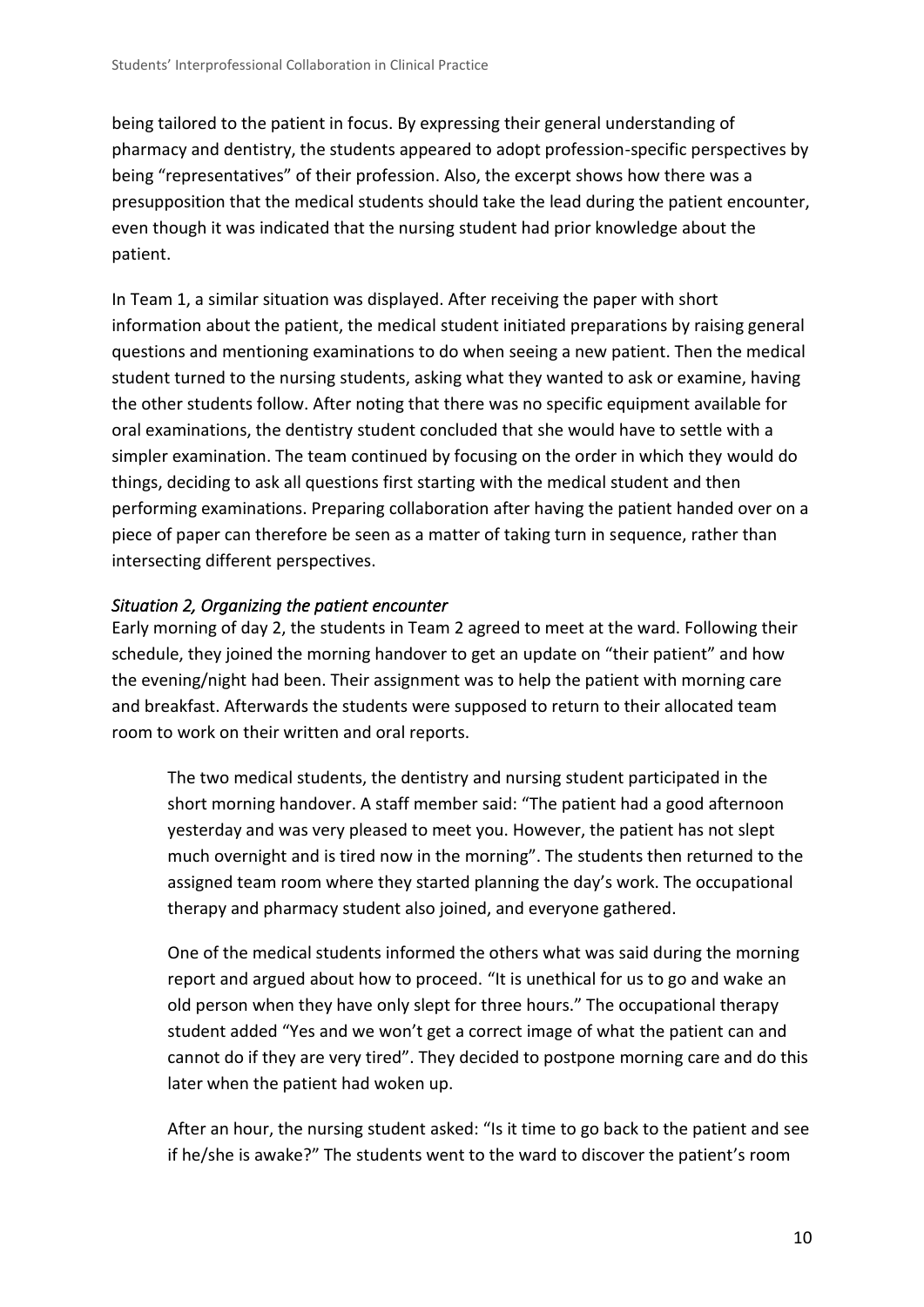empty. The students gave the impression of being disappointed and frustrated, "What shall we do now?" They went to the dining room where they found the patient dressed and eating breakfast.

### Excerpt 2, from fieldnote HCt2d2:1

In this situation, we can see how the information from the morning handover made the students deviate from what they originally were assigned to do (provide morning care). Instead, they made a judgement call based on the patient's needs and their professional knowledge. In contrast to Situation 1, the patient was presented to the students as a human being, rather than as a few lines on a piece of paper. The patient was no longer something vague and distant, but rather a person with individual needs to consider.

This was noticeable when one of the medical students adopted an ethical perspective arguing that they should not wake a patient up after having only slept for a few hours. The students' attention turned towards what could be described as collaborative, professional reasonings and decisions. This is also shown in the follow-up comment from the occupational therapy student when she added a remark about prerequisites for a good evaluation of a patient's capabilities, and the risks of collecting information on nonrepresentative terms. Thus, the concrete reality of the morning report supported the concept of students being a collective decision-making unit, which can be referred to as a " $we$ ".

This situation illustrates how the students set aside the schedule provided by the supervisors and the educational practice. Instead, they stepped into the interprofessional practice, caring for the patient. However, they became disrupted by the ongoing regular ward routines that seemingly did not consider the students' work.

### *The interprofessional training ward*

At the IPTW students were tossed into the reality of the ward from the beginning. At the start of every shift, they were given a handover from either the night staff or the other student team. The students had no specific instructions on what to do during the handover or after, other than to get working together. The following shows us how they started preparing for collaboration by drawing on traditional ways of organizing clinical placements.

*Situation 1, Introducing patients by handing over responsibility as if colleagues* It is early morning day 2, the students were about to take over from the night shift. Everyone was sitting in the allocated team room, waiting for the handover.

6:50 a.m. Everyone was sitting by a computer reading the medical records of the four patients included in today's work, except the physiotherapy student who arrived a little late and found no available computer. Two of the night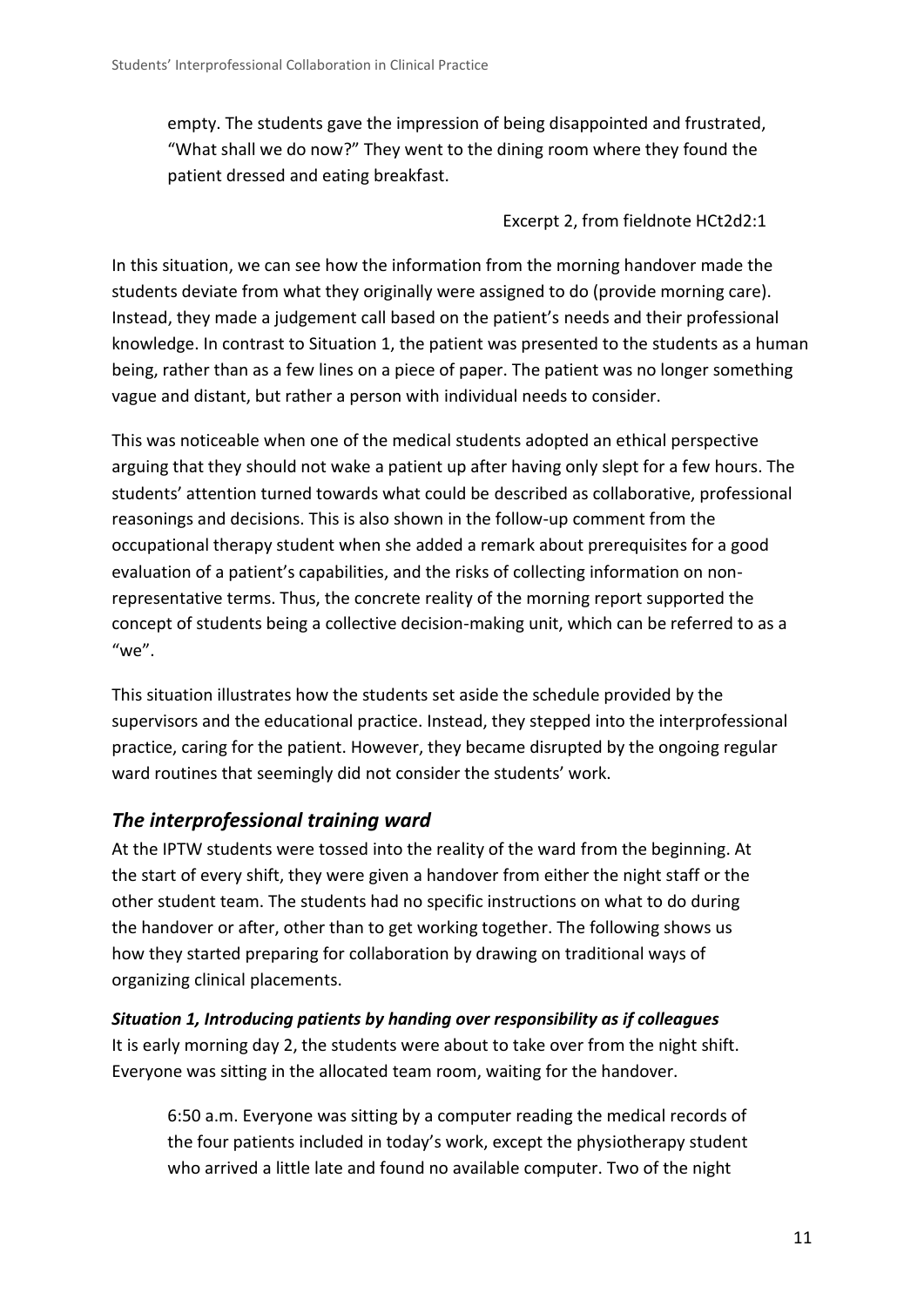staff came into the room for the handover. They briefly told the team about the four patients currently on the IPTW. Two patients had slept well. The blood sugar values had been registered for one of the patients. Two patients had not slept so well. One of them was given a sleeping tablet. Team supervisor 2 turned to the night staff and asked if the patient had been worried. Nursing student 4 asked the night staff about the blood sugar values. The night staff responded. Medical student 2 discussed with the team supervisor: "What about the insulin units, has there been any change there?" The room turns silent for a while. The night staff left, and the students were required to take over the work. At first there was a moment of silence and stillness. When the dialogue started the following took place:

Nursing students 3 and 4 stated verbally that they had divided the patients between themselves, and they had done this yesterday. Then the medical students 2 and 3 said that they have done the same, they too have divided the patients between them. The occupational therapy and physiotherapy student were not included in this discussion.

#### Excerpt 3, from fieldnote IPTWt1d2:1

In the handover, one nursing and one medical student mobilized knowledge from previous clinical placements where each had been learning about their respective professional perspectives. They asked questions that were important for understanding the patients' condition and for future assessments and seemed to know what was professionally expected of them in the handover situation. The physiotherapy and occupational therapy student in the team were not active in the handover. In this case, neither one of them had previous experience of clinical practice at a hospital ward. Hence, while the nursing and medical students were enacting familiar professional practice from previous clinical placement experiences, the physiotherapist and occupational therapist students were in an unfamiliar practice situation.

Then, the students prepared to meet the patients by drawing on profession-specific conventions of organizing clinical work, such as dividing responsibility for the patients between the team members. The idea of dividing the responsibility between them can be seen as the 'usual' student practice in clinical placements: the students usually work individually with their patients at the ward, and there is no focus on sharing information or joint planning between professions. The occupational therapy and physiotherapy students were not included in this division of labor, which is also in line with what is "usual" as they most often appear at the ward when patients are in specific need of their competence.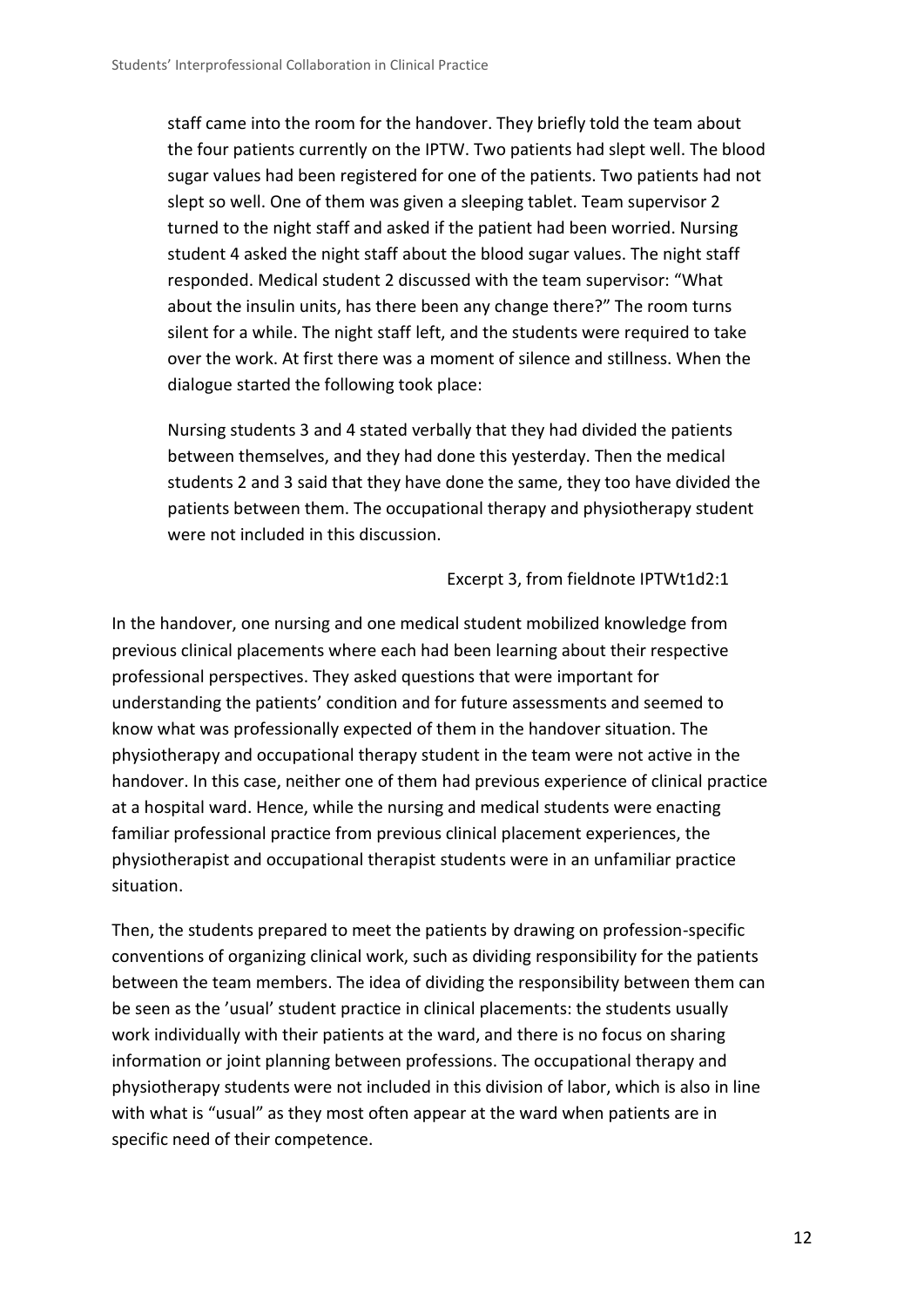In the following excerpt the students continue to draw on familiar ways of organizing clinical work following the tradition of a master–apprentice model.

Shortly after the handover various discussions broke out in small groups. Medical student 3 claimed to have a poor understanding of what fluid registration means. Nursing student 4 said: "We have to put our heads together". Medical student 2 turned to the physiotherapy student and asked: "You've worked in health care before, haven't you? Should we divide ourselves so that we follow those who are used to health care work?" The feeling was uneasy and there was a lot of chatting going on. Nursing student 4 and the physiotherapy student went to the whiteboard and looked at the displayed time schedule.

Excerpt 4, from fieldnote IPTWt1d2:1

In this situation, the first indication of collaboration emerged when students talked about themselves as "we", implying "we as a team". Previous experience of health care was acknowledged when medical student 2 suggested that the team should organize themselves so that those with previous experience took the lead, with the others following. This can be seen as a traditional way of organizing work. Medical students in particular follow their supervisors when on clinical placement, watching and learning as the supervisor sees patients.

### *Situation 2, Organizing the patient encounter*

The scene below follows the night staff leaving but the team supervisor still in the team room.

After the night staff left, there was a moment of stillness in the room. Nobody did anything and everyone was silent. After a while, nurse supervisor 2 pointed to the whiteboard and said: "You've got the board for your planning where you can write what you want to do." Then medical student 2 turned to the others in the team and asked if there were medications to be distributed that morning. Then the team supervisor 2 said, "I will do it now".

Excerpt 5, from fieldnote IPTWt1d2:1

Once the team was left to take responsibility for the patients there was silence, no one initiated action. Interprofessional collaboration, at least in this way, was seemingly unfamiliar to the students and they had to enact a new practice. The supervisor intervened by pointing to tools that can be used in planning (whiteboard and schedule) and thereby engaged with the artifacts to mobilize students' collaboration. At first there was no reaction to the supervisor's intervention, then this followed.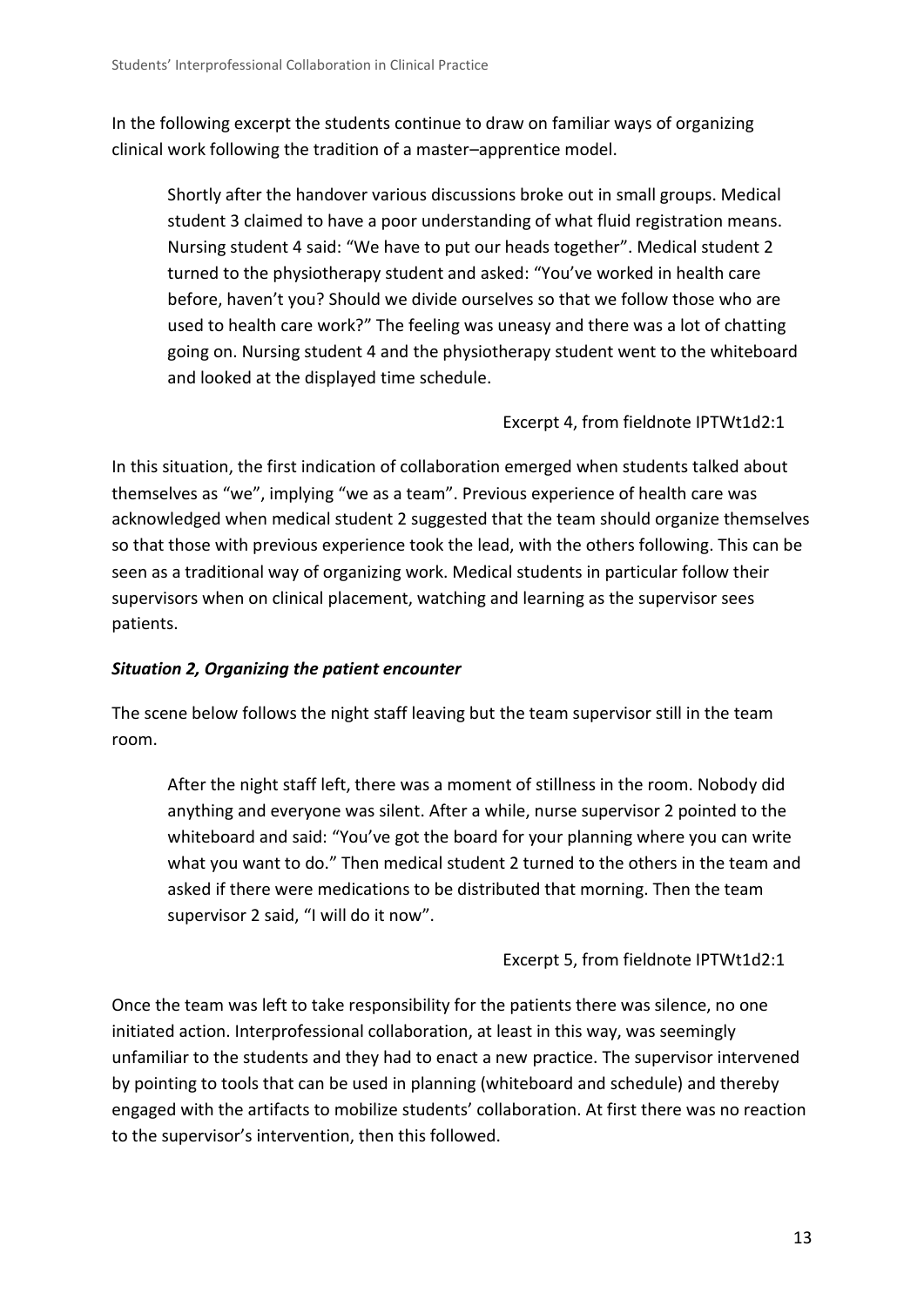Nursing student 4 and the physiotherapy student started writing down the plans for each patient on the whiteboard. The physiotherapy student wondered:" Should we plan for just now or for the whole day?" Nursing student 4 said:" We could do either way." Nursing student 3 turned to medical student 3 and wondered: "How should we go in when we're getting them out of bed?" More students rose from their chairs and joined the pair at the whiteboard, forming two sub-teams: Sub-team 1: Physiotherapy student, medical student 3 and nursing student 4. Sub-team 2: Occupational therapy student, nursing student 3 and medical student 2. After a moment the students looked at the watch on the wall. The physiotherapy student said: "OK, we still have some time, do you think we should start, or could we chill out for a while?" Several students were talking, medical student 2 asked straight into the air: "Who was it again that had slept poorly?" She got no response. Sub-team 1 stood by the whiteboard, planning. Sub-team 2 was spread out; the occupational therapy student and nursing student 3 sat together talking, while medical student 2 sat on her own, turned towards the room.

Excerpt 6, from fieldnote IPTWt1d2:1

Not all students participated in the sub-teams. However, the movement from the first positions (sitting by the table) to the second (standing by the whiteboard) seemed to enable some students to turn to each other and start negotiating what to do, initiating interprofessional collaboration. This made the notion of the team, "we", appear again. The schedule on the whiteboard specified time points throughout the day and the students used that as a foundation when planning and organizing their work. It seemed to give them awareness of time and a sense of control. When the students realized they had more time on hand than they first thought, a shift of focus occurred and mobilized other practices. The line *"Should we start, or could we chill for a while"* can be interpreted as temporarily moving from a clinical placement practice into a private practice. Meanwhile, the question *"Who was it again that had slept poorly?"* indicates that aspects of a professional practice still were considered.

### **Features identifiable across the two sites**

When revisiting and contrasting the findings, it appears as if students end up betwixt and between practices: the known practices from previous profession-specific clinical placement and the new and unknown interprofessional clinical placement. It is also possible to identify three features cutting across the two sites: authenticity, artifacts, and spatial features. As it turned out, these features seem to have an impact on how students organize interprofessional collaboration and coping with being betwixt and between practices. The features both mobilized and impaired organizing interprofessional collaboration.

The feature of *authenticity* involves presenting the patient, including the history and actual status, to the student team. As seen in excerpt 2 and 3, this was done 'as if' the students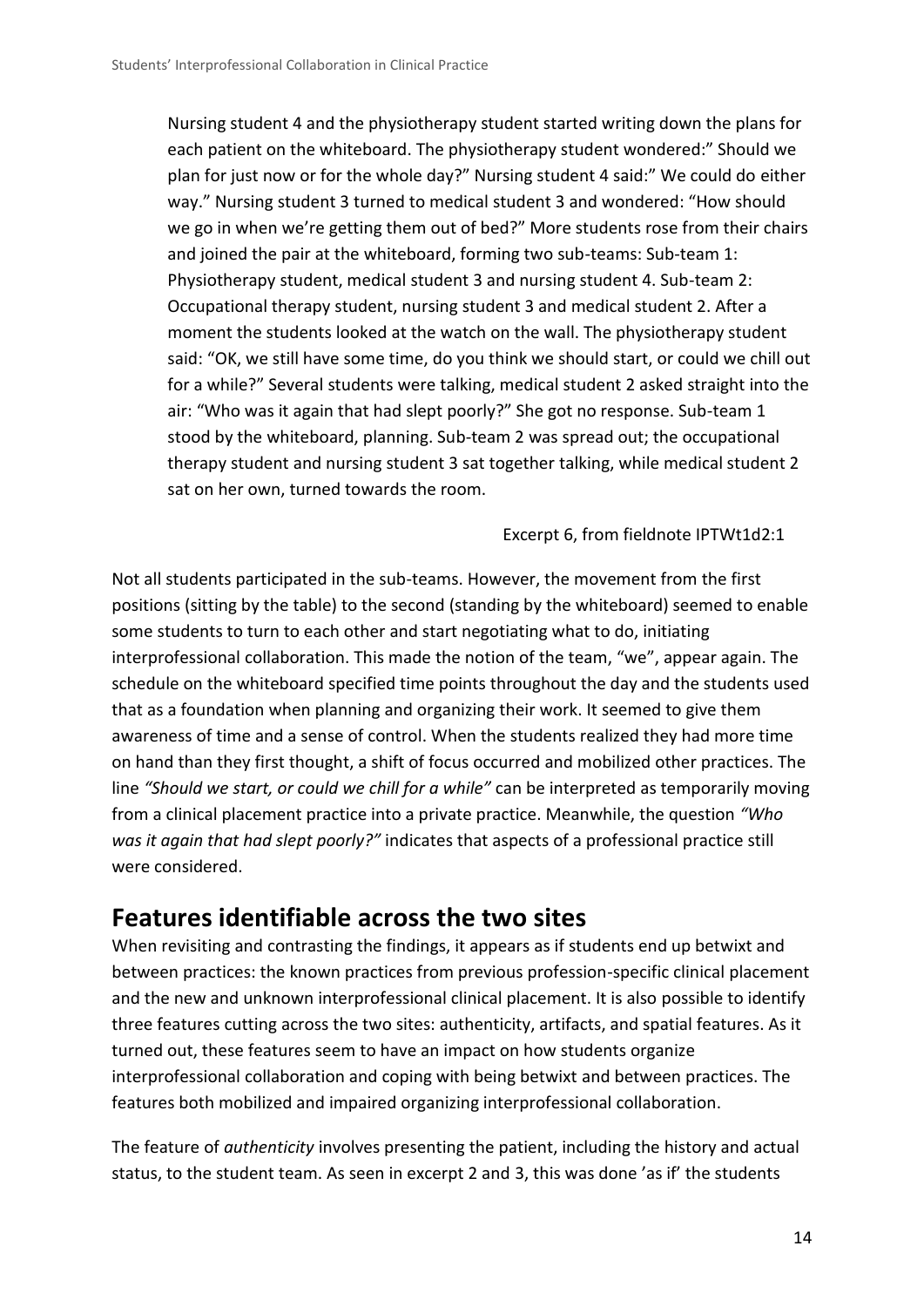were colleagues. Thus, authenticity seemed to mobilize interprofessional responsibility as well as ethical considerations among the students. While in excerpt 1, it was done on a piece of paper, resulting in students taking turn in sequence and putting on the role of representing their profession in general terms.

Recognizing and using artifacts from safe and well-known educational practices, such as the white board at the *IPTW* (see excerpt 4-6), and the schedule at the HC, seemed to have an impact on the students´ collaborative work. The artifacts supported the students to structure their daily tasks and unite them as a "we" in ways both mobilizing and impairing collaboration.

The allocated team room is a *spatial feature* and seemed to act as a threshold between the educational practice and the health care practice. When the room was located outside the ward, as seen at the HC excerpt 2, students appeared to become distant from the health care practice that kept going on as usual not intertwined with the student work. At the same time the allocated rooms seemed to serve as a safe place to retreat and unite as a team. All three features hints toward students having to balance being betwixt and between practices.

# **Discussion**

We have been able to showcase how students interprofessional collaboration emerge in practice and how it is intertwined with features as authenticity, artifacts, and spatiality. The interprofessional clinical placement becomes a site for intersecting practices and the students were betwixt and between known practices from previous profession-specific clinical placement and the new and unknown interprofessional clinical placement. Also, the features gave the students directions on what to do and thereby enabled them to mobilize interprofessional collaboration.

The metaphor of shadow organizing (Gherardi et al., 2017) help us understand what is enacted in students' interprofessional clinical placement practices. According to Hopwood & Jensen, (2019) there are two approaches to the metaphor, the first focusing *"on parallel organizational arrangements, in which the metaphor of shadow emphasizes mimicry or copying."*, while the other focus on understanding shadow organizing as *"a device to understand overlooked features of organizing more generally, emphasizing metaphors of liminality, secrecy, and performativity."* (p. 199). This study has mainly focused on liminality.

Liminality (Gherardi et al., 2017), or the uncertain position students take during IPE, locate them between their roles as students and as practitioners. This uncertainty between roles, both established and in the process of being developed, may be perceived to have a threshold which separates or unites familiar student practices and unfamiliar clinical practices. In turn, liminal activities refer to activities taking place at the threshold between canonical and non-canonical practices (Gherardi et al., 2017). Canonical practices refer to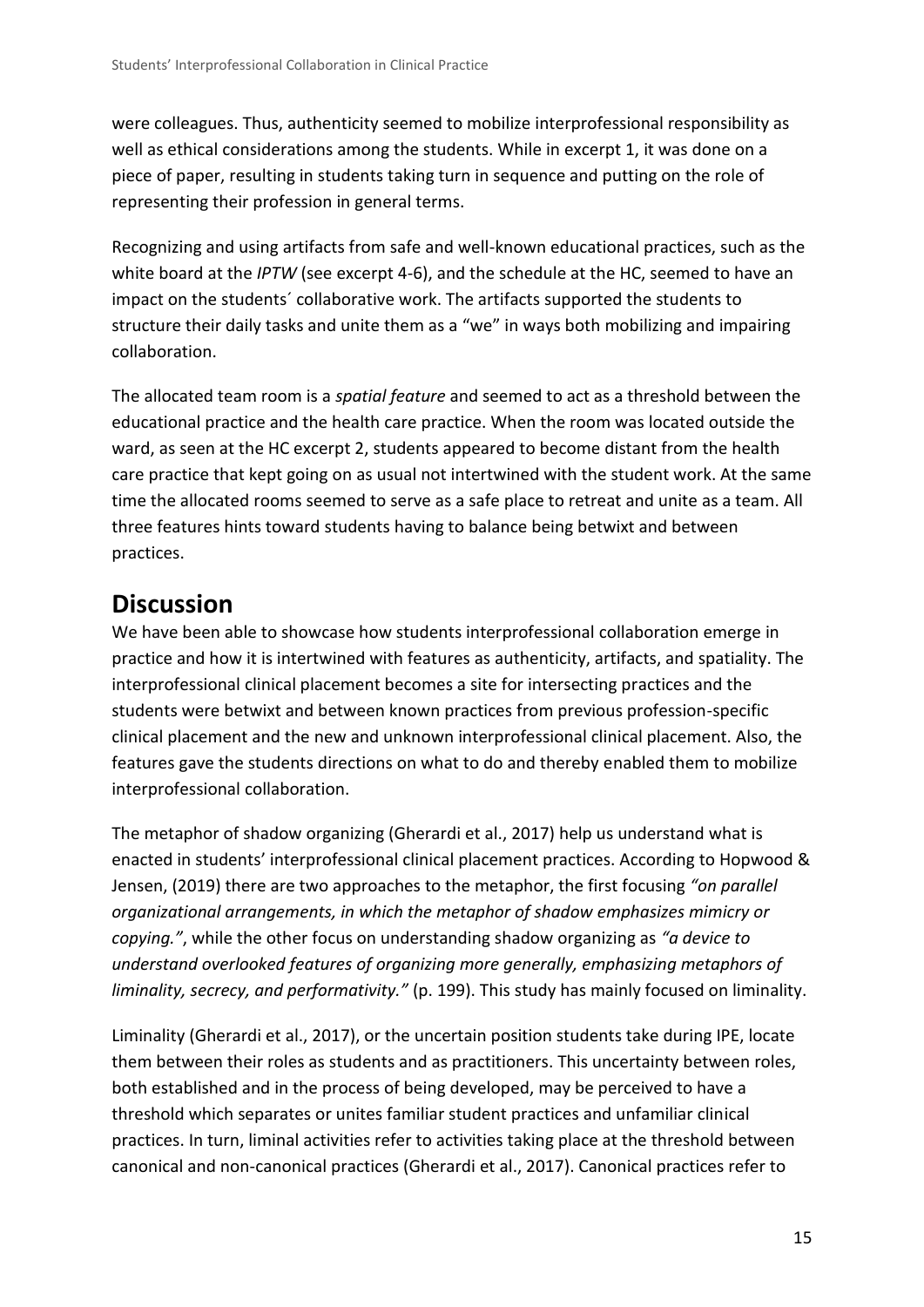professional work as following standardized care plans. Non-canonical practices refer to professional work becoming individualized, based on the unique needs and complexity of the person. Students at both sites seemed to take part in liminal activities when moving between familiar experiences of patient encounters from previous profession-specific clinical placements and encounters with a patient in an unfamiliar interprofessional clinical placement.

Another example of the threshold between profession-specific and interprofessional practice, is the situation where the physiotherapy student and the occupational therapy student moved "betwixt and between" practices during the morning report (see excerpt 3 *IPTW*). The canonical practice can be understood as the morning routine with a handover and participating in the morning routine was an unfamiliar practice for them. This situation is an example of authenticity supporting the students' engagement in interprofessional practice. The same was seen at the HC as described in excerpt 2. Prior to receiving information about the patient's status, students had planned to do other activities. Adjusting their plans to current circumstances enabled them to mobilize their collaborative work. Gherardi et al. (2017) described shadow organizing as similar to "*an activity taking place in a grey zone, in a space and time of ambiguous definition and of mutable relations, as in the tidemark between the sea and the sand, or in the liminal space of the threshold.*" (p. 8). At the *HC*, the situation with ethical discussions regarding how to handle the patient´s need is an example of a situation when the students moved from "betwixt and between" different practices to being on "dry sand" (excerpt 2). These findings relate to what Gudmundsen et al. (2019) found on collective assessments and joint decisions leading to collaborative work and taking responsibility.

Artifacts seem to initiate students' interprofessional collaboration as they made the students mobilize previous experiences of practices. Artifacts serve as epistemic objects (Nerland & Jensen, 2012) supporting liminal activities between different practices. They usually involve multiple perspectives and are therefore flexible in their nature, enabling contextual adaption. As seen in excerpt 4-6 from the *IPTW*, the whiteboard served as an artifact initiating interprofessional practice. The whiteboard seemingly mobilized familiar experiences from the educational practice of PBL, i.e., to make use of a whiteboard for brainstorming about a patient. Similarly, at the *HC* the patient communicated on a piece of paper seemed to mobilize a familiar practice known from previous educational experiences. The students organized themselves and their collaborative work by sequential turn-taking, which is a common way to take on an assignment. As these factors interact with each other they enable shared use of objects as well as taking on tasks around which students can mobilize their collaboration. Similar results were found by Bivall et al. (2021) who could show that students negotiated and coordinated their collaboration around a boundary object. However, our findings show that this does not occur by itself as the students ended up "betwixt and between" practices.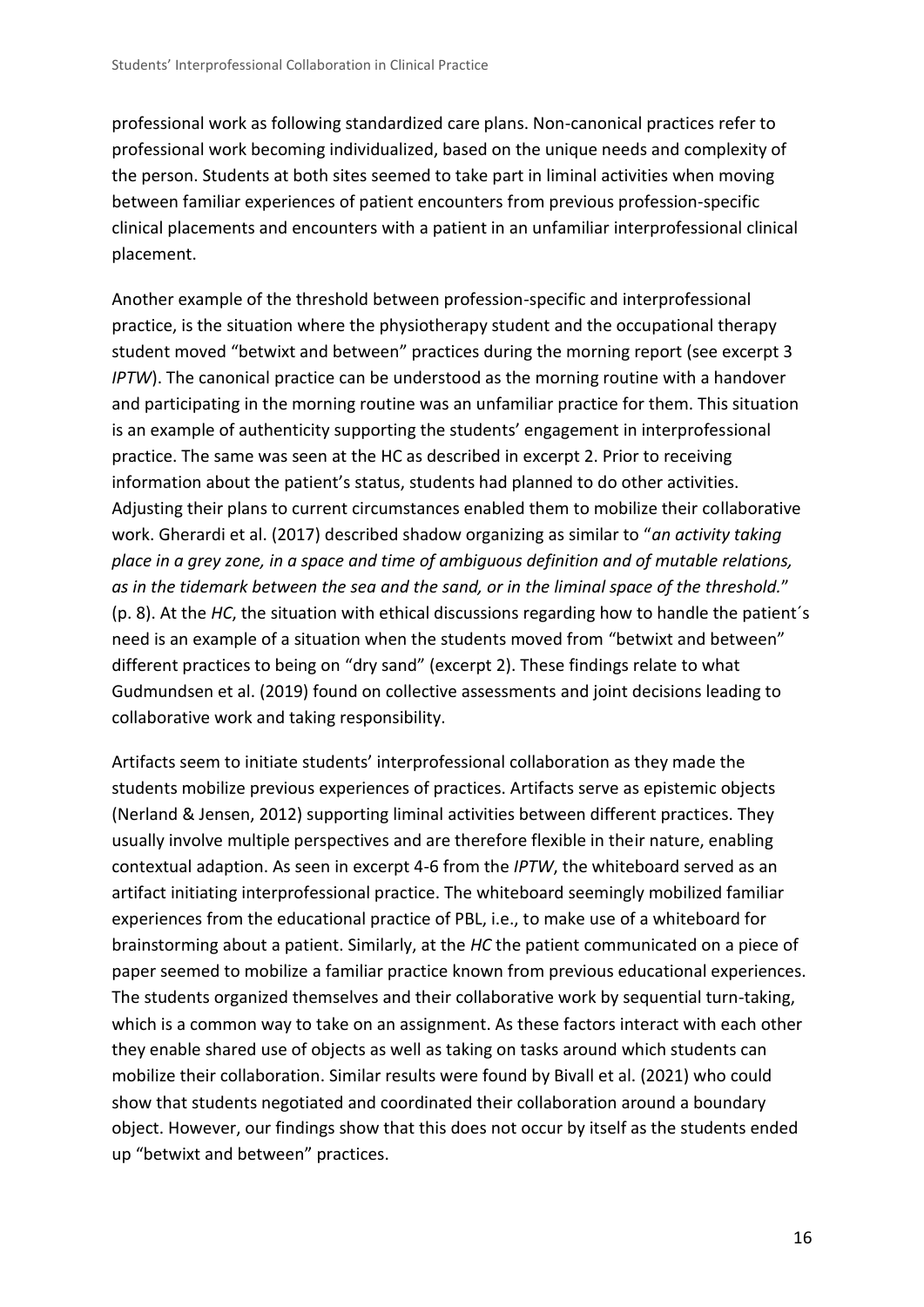Furthermore, our findings indicate that the allocated team rooms were important for the students, irrespective of where they were located, and that they were a safe place to which students retreated. Other studies have also highlighted that dedicated space for students is of great importance for building personal relationships as well as developing collaborative work (Brewer et al., 2017). Throughout the interprofessional activities, the students returned to the team rooms when they had to mobilize their collaborative work. In a sense, this indicates the room's function as "the dry sand" where the students can return from "the sea" (Gherardi et al., 2017). However, in the spatial arrangement where the room was physically separated from the ward, the students as a group moved 'betwixt and between' practices as they became distant from the ward. This resulted in them struggling to become incorporated in the daily care of patients and to know how to mobilize their collaborative work.

When considering the findings in light of interprofessional competencies (Thistlethwaite et al., 2014), arranging interprofessional clinical placement as an educational practice within health care practice is challenging. Despite a well-organized curriculum there are no guaranties that students enact what is intended, nor attain the intended knowledge (McKnight, 1979). Students struggle with mobilizing their interprofessional collaboration as they move "betwixt and between" different practices. Though they struggle, they clearly try to establish a team. It seems as if it is a process of going back and forth, returning to known practices when experiencing new ones.

# **Conclusion and further research**

In line with Reeves's (2010) ideas about research focusing on practice, the translation of IPE-activities to collaborative behavior, and multiple-site studies, we set out to explore how practices of interprofessional collaboration and learning emerge in health care settings designed to enable interprofessional learning. Through ethnographic observational work we have contrasted two clinical placement sites analyzing empirical findings with the concept of "shadow organizing" (Gherardi et al., 2017).

In conclusion, planning IPE requires considering different features as students end up betwixt and between practices. First, how different authentic situations allow students to make decisions based on professional assessments, as these decisions mobilize students' collaboration. There is also a need for artifacts to be considered carefully when planning IPE, as we have shown how students gather around them to mobilize their collaboration. Finally, considerations need to address where to place students physically to include them fully in the practice in which they will be working.

The knowledge we have been able to generate can also be used when preparing students for IPE as a way of exemplifying how interprofessional collaboration can be enacted. For an even richer understanding of students organizing interprofessional collaboration in practice, research should continue contrasting different IPE. We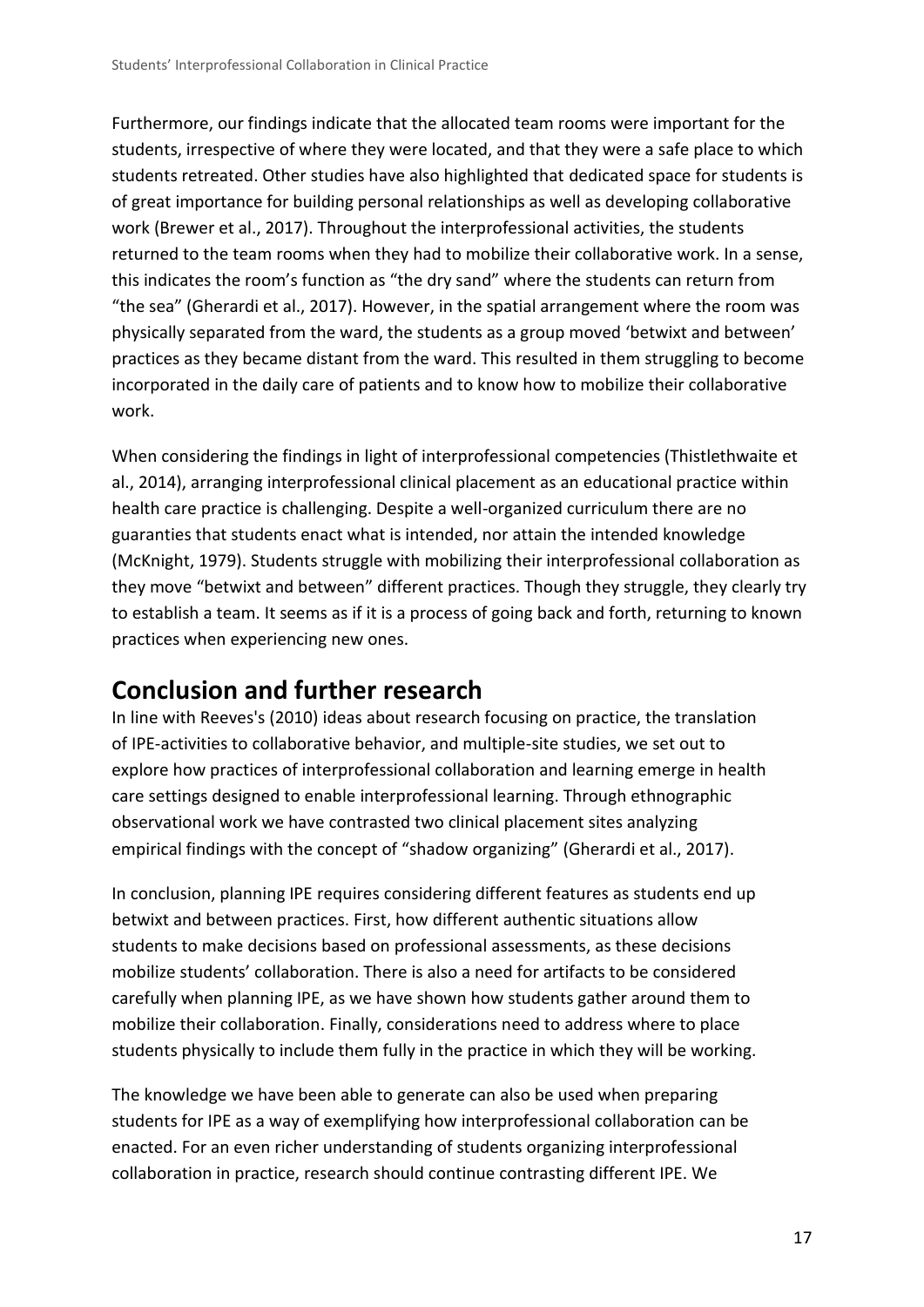focused on two sites equal in the sense of including final-year students. Further research should strive to do more longitudinal contrasts by studying students participating in an IPE-curriculum and explore how multiple IPE-modules has an impact on students' collaborative work.

### *Limitations*

In this study, the two sites enabled different opportunities considering length of field work due to their various ways of arranging the clinical practice, which can be seen as an asset as well as a limitation. In the case of the HC, we were not present at the field for a long period of time, as the students themselves were not. Instead, we chose the focused ethnographic approach to be able to study students interprofessional collaboration and still generate rich data.

# **Acknowledgments**

We would like to thank our interactive research partner, Anita Iversen, The Artic University of Norway. We would also like to thank the staff and students at Helsehuset, Tromsö Norway, and at the Interprofessional Clinical Training Ward in Region Östergötland, Sweden.

# **Declaration of interest**

We report no conflict of interest.

# **Funding**

The study is funded by the Swedish Research Council, 2017-034699.

# **Article history**

Received: 17 Mar 2021 Accepted: 22 Dec 2021 Published: 08 Feb 2022

# **References**

- Abu-Rish, E., Kim, S., Choe, L., Varpio, L., Malik, E., White, A. A., (…) & Zierler, B. (2012). Current trends in interprofessional education of health sciences students: A literature review. Journal of Interprofessional Care, 26(6), 444–451. <https://doi.org/10.3109/13561820.2012.715604>
- Barad, K. M. (2007). *Meeting the universe halfway: Quantum physics and the entanglement of matter and meaning*. Durham, NC: Duke University Press. <https://doi.org/10.2307/j.ctv12101zq>
- Bivall, A.-C., Lindh Falk, A., & Gustavsson, M. (2021). Students' interprofessional workplace learning in clinical placement. *Professions and Professionalism, 11*(2), Article 2. <https://doi.org/10.7577/pp.4140>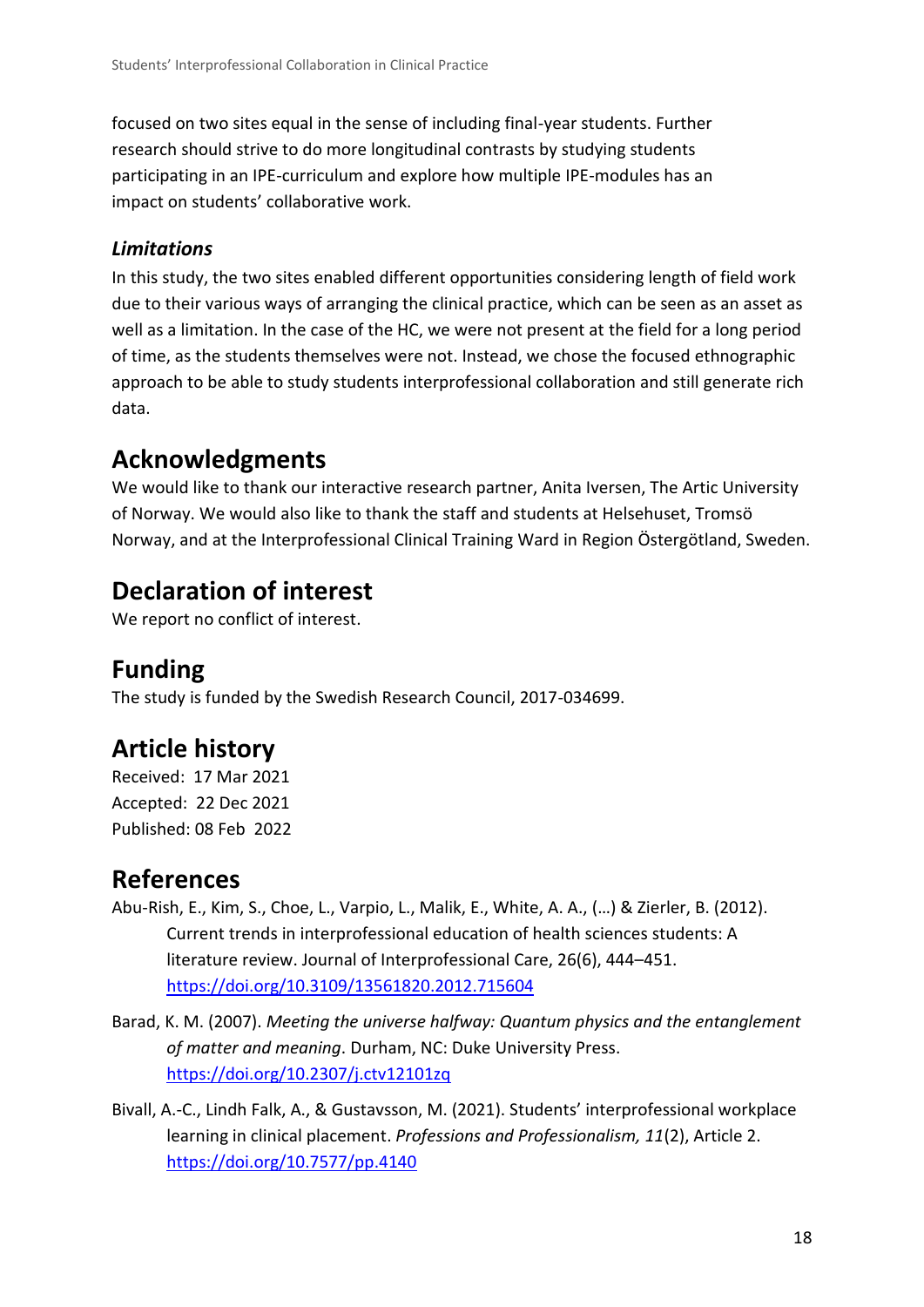- Brewer, M. L., Flavell, H. L., & Jordon, J. (2017). Interprofessional team-based placements: The importance of space, place, and facilitation. Journal of Interprofessional Care, 31(4), 429–437.<https://doi.org/10.1080/13561820.2017.1308318>
- Brewer, M. L., & Stewart-Wynne, E. G. (2013). An Australian hospital-based student training ward delivering safe, client-centred care while developing students' interprofessional practice capabilities. *Journal of Interprofessional Care, 27*(6), 482–488. <https://doi.org/10.3109/13561820.2013.811639>
- Clerke, T., & Hopwood, N. (2014). *Doing ethnography in teams: A case study of asymmetric in collaborative research.* New York: Springer. [https://doi.org/10.1007/978-3-319-](https://doi.org/10.1007/978-3-319-05618-0) [05618-0](https://doi.org/10.1007/978-3-319-05618-0)
- Czarniawska, B. (2010). Going back to go forward: On studying organizing in action nets. In T. Hernes & S. Maitlis (Eds.), *Process, sensemaking, and organizing* (p. 140–160). Oxford University Press. <https://doi.org/10.1093/acprof:oso/9780199594566.003.0008>
- Fox, L., Onders, R., Hermansen-Kobulnicky, C. J., Nguyen, T.-N., Myran, L., Linn, B., & Hornecker, J. (2018). Teaching interprofessional teamwork skills to health professional students: A scoping review. *Journal of Interprofessional Care, 32*(2), 127–135[. https://doi.org/10.1080/13561820.2017.1399868](https://doi.org/10.1080/13561820.2017.1399868)
- Frenk, J., Chen, L., Bhutta, Z. A., Cohen, J., Crisp, N., Evans, T., … Zurayk, H. (2010). Health professionals for a new century: Transforming education to strengthen health systems in an interdependent world. *The Lancet, 376*(9756), 1923–1958. [https://doi.org/10.1016/S0140-6736\(10\)61854-5](https://doi.org/10.1016/S0140-6736(10)61854-5)
- Gherardi, S., Jensen, K., & Nerland, M. (2017). Shadow organizing: A metaphor to explore organizing as intra-relating. *Qualitative Research in Organizations and Management: An International Journal, 12*(1), 2–17[. https://doi.org/10.1108/QROM-06-2016-1385](https://doi.org/10.1108/QROM-06-2016-1385)
- Gudmundsen, A. C., Norbye, B., Abrandt Dahlgren, M., & Obstfelder, A. (2019). Interprofessional education: Students' learning of joint patient care. *Professions and Professionalism, 9*(1).<https://doi.org/10.7577/pp.3126>
- Hallin, K., & Kiessling, A. (2016). A safe place with space for learning: Experiences from an interprofessional training ward. *Journal of Interprofessional Care, 30*(2), 141–148. <https://doi.org/10.3109/13561820.2015.1113164>
- Hammersley, M., & Atkinson, P. (2019). *Ethnography: Principles in practice (Fourth edition)*. London: Routledge. <https://doi.org/10.4324/9781315146027>
- Higginbottom, G., Pillay, J., & Boadu, N. (2013). Guidance on performing focused ethnographies with an emphasis on healthcare research. *The Qualitative Report, 18*(9), 1–6. <https://doi.org/10.46743/2160-3715/2013.1550>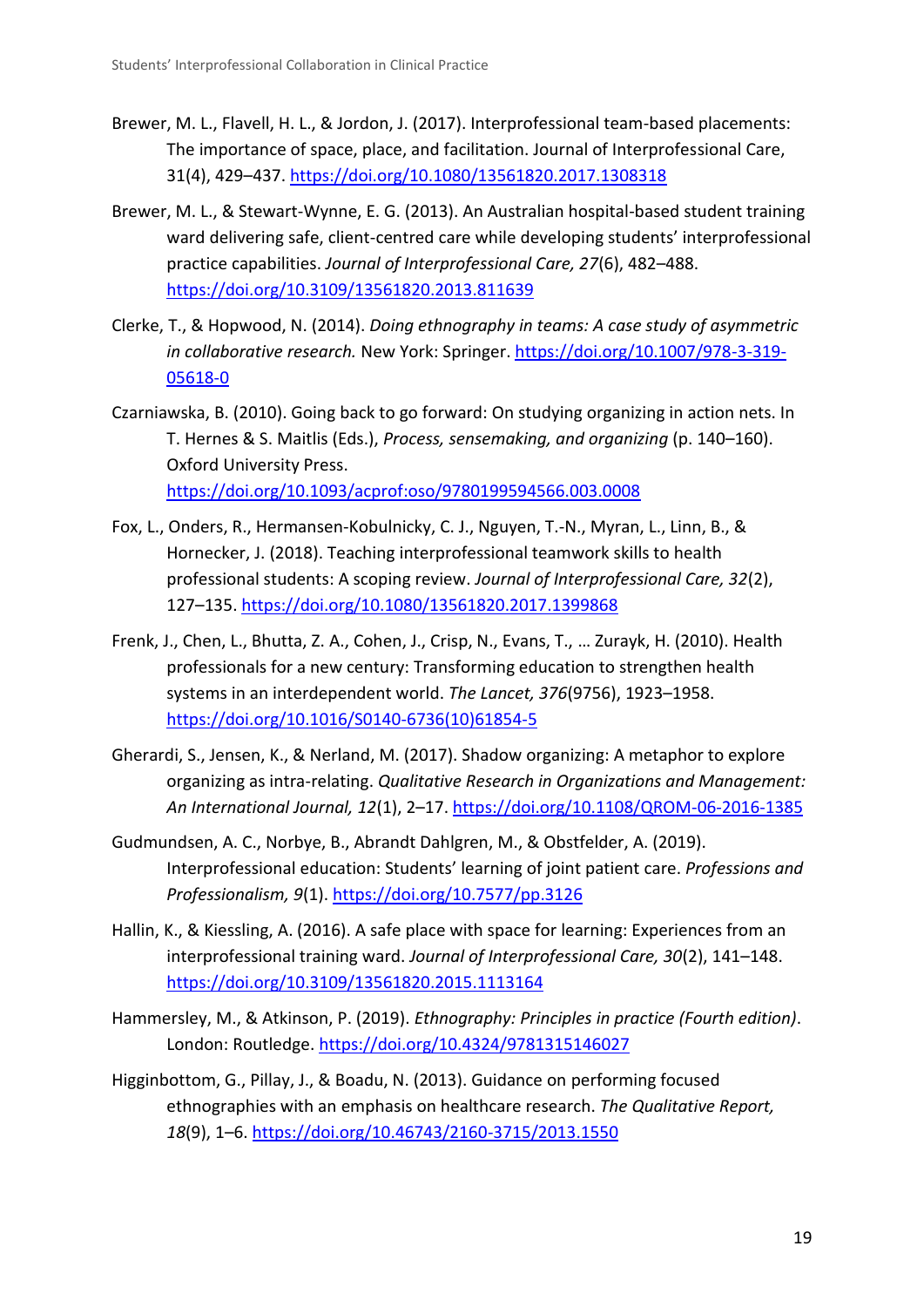- Hopwood, N., & Jensen, K. (2019). Shadow organizing and imitation: New foci for research. *Qualitative Research in Organizations and Management: An International Journal, 15*(3), 197–214.<https://doi.org/10.1108/QROM-04-2019-1743>
- Interprofessional.Global. (2020). *The confederation*. Retrieved June 1, 2020, from <https://interprofessional.global/the-confederation/>
- Lave, J. (2009). The practice of learning. In K. Illeris (Ed.), *Contemporary theories of learning* (p. 200–208). London: Routledge.
- Lindh Falk, A., Hult, H., Hammar, M., Hopwood, N., & Abrandt Dahlgren, M. (2013). One site fits all? A student ward as a learning practice for interprofessional development*. Journal of Interprofessional Care, 27*(6), 476–481. <https://doi.org/10.3109/13561820.2013.807224>
- Lov om medisinsk og helsefaglig forskning (LOV-2008-06-20-44), [The Act on medical and health research] Norsk Lovtidend (2009). <https://lovdata.no/dokument/NL/lov/2008-06-20-44>
- McKnight, C. (1979). *Second study of mathematics. Bulletin No. 4 (Bulletin no. 4; p. 147).* Washington, DC.: International Association for the Evaluation of Educational Achievement.<https://files.eric.ed.gov/fulltext/ED244822.pdf>
- Morphet, J., Hood, K., Cant, R., Baulch, J., Gilbee, A., & Sandry, K. (2014). Teaching teamwork: An evaluation of an interprofessional training ward placement for health care students. *Advances in Medical Education and Practice, 2014*(5), 197–204. <https://doi.org/10.2147/AMEP.S61189>
- Naumann, F., Schumacher, U., Stuckey, A., Love, A., Thompson, C., Tunny, R., & Nash, R. (2021). Developing the next generation of healthcare professionals: The impact of an interprofessional education placement model. *Journal of Interprofessional Care, 35*(6), 1–4.<https://doi.org/10.1080/13561820.2021.1879749>
- Nerland, M., & Jensen, K. (2012). Epistemic practices and object relations in professional work. *Journal of Education and Work, 25*(1), 101–120. <https://doi.org/10.1080/13639080.2012.644909>
- Reeves, S. (2010). Ideas for the development of the interprofessional field. *Journal of Interprofessional Care, 24*(3), 217–219. <https://doi.org/10.3109/13561821003788930>
- Reeves, S., Boet, S., Zierler, B., & Kitto, S. (2015). Interprofessional education and practice guide no. 3: Evaluating interprofessional education. *Journal of Interprofessional Care, 29*(4), 305–312.<https://doi.org/10.3109/13561820.2014.1003637>
- Rogers, G. D., Thistlethwaite, J. E., Anderson, E. S., Abrandt Dahlgren, M., Grymonpre, R. E., Moran, M., & Samarasekera, D. D. (2017). International consensus statement on the